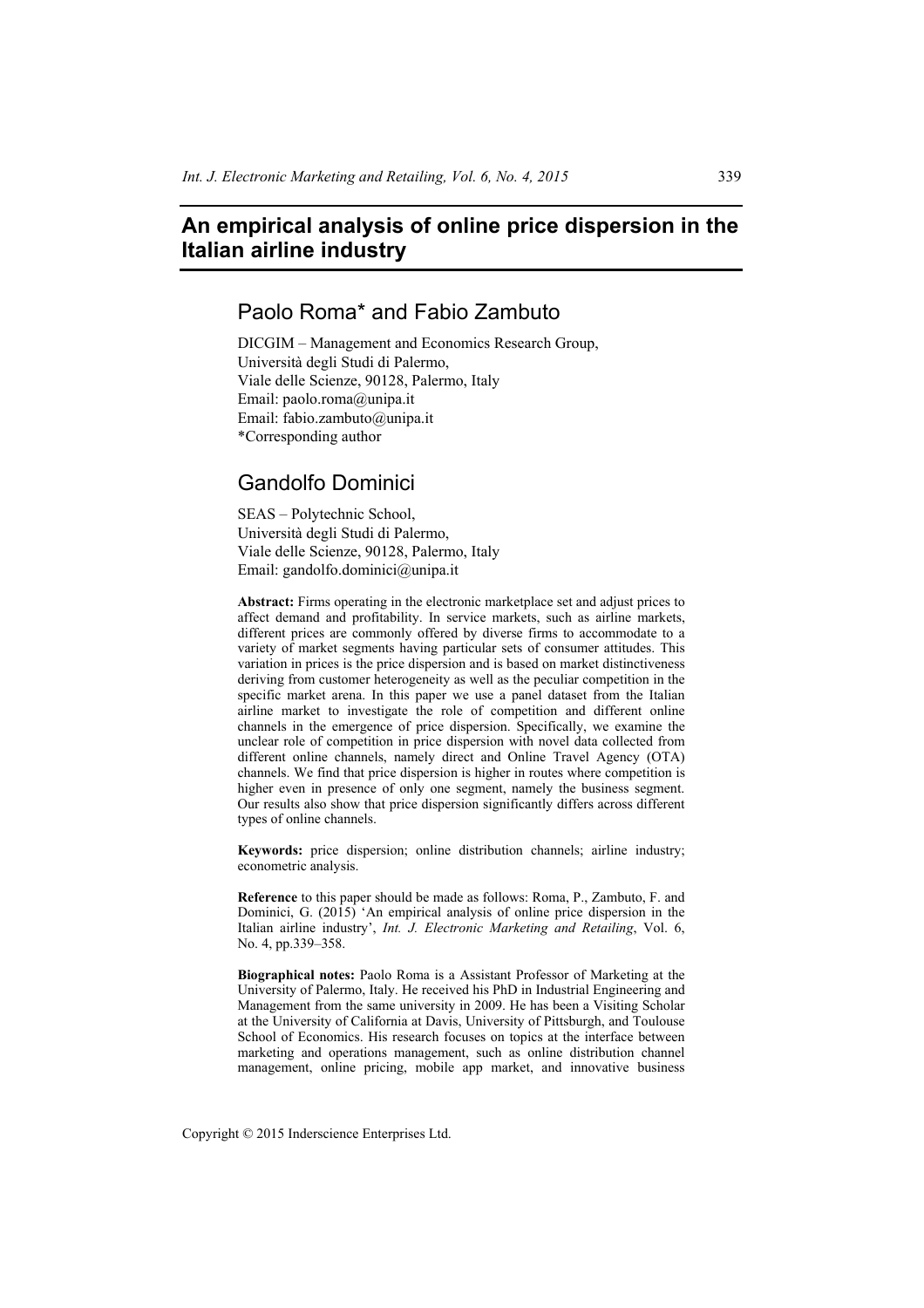models on the internet. Outlets of his research include *Operations Research*, *Production and Operations Management*, *International Journal of Production Economics* among others.

Fabio Zambuto is a Post-Doctoral Research Fellow at the University of Palermo, Italy. He received his PhD in Industrial Engineering and Management from the same university in 2014. He has been a Visiting Scholar at the Rensselaer Polytechnic Institute, USA. His research focuses on strategic management and innovation. Outlets of his research include *Advances in Strategic Management*, *Managerial and Decision Economics* among others.

Gandolfo Dominici is an Associate Professor of Marketing at the Department SEAS of the University of Palermo (Italy). He is the Scientific Director of the Business Systems Laboratory. He is a board member of the World Organisation of Systems and Cybernetics (WOSC), of the International Society for the Systems Sciences (ISSS) and of the Consorzio Universitario di Economia Industriale e Manageriale (CUEIM). He is the author of more than 65 published articles and books. He is the Editor-in-Chief of three and member of the editorial board of 13 international journals. His main research interests are: marketing, e-marketing, new product development, systems thinking and organisational cybernetics.

## **1 Introduction**

Companies operating in the electronic market set and adjust prices to control demand and profitability (Dominici, 2009a, 2009b). In airline tickets market different prices are commonly offered by diverse firms to accommodate to a variety of market segments having specific sets of customers' price sensitiveness. This variation in prices is the price dispersion and is based on market distinctiveness deriving from customer heterogeneity as well as the peculiar competition in the specific market arena. Therefore, to deeper understand how firms can better regulate prices it is pivotal to analyse the effects of some important features of market competition and structure such as price dispersion. Today, in the digital era, customers are increasingly informed, thus knowing the occurrence of exploitable market imperfections has relevant implications for implementing effective pricing strategies and is significant for the viability of firms (Gailey et al., 2012).

In particular, textbook microeconomic theory asserts that price dispersion, to be intended as a measure of price variations in the market, should be lower in markets characterised by higher competition, essentially due to the fact that firms lose their ability to set prices over marginal costs as they approach the ideal perfect competition environment. In this vein, both in the academia and industry world, some have speculated that, due to the increasing price and product information availability, internet and the e-commerce would have fostered higher competition and, eventually, led to pricing consistent with the prediction of the 'law of one price' (Clemons et al., 2002; Baye et al., 2004; Gerardi and Shapiro, 2009; Dominici, 2009a). However, in addition to the traditional effect of competition, some economists have actually pointed out that a reverse effect of competition might actually exist. Essentially, competition might lead to an increase in price dispersion. Specifically, this opposite effect will be likely to occur when firms can price discriminate between segments of consumers characterised by high price sensitivity and low brand loyalty and segments of consumers characterised by low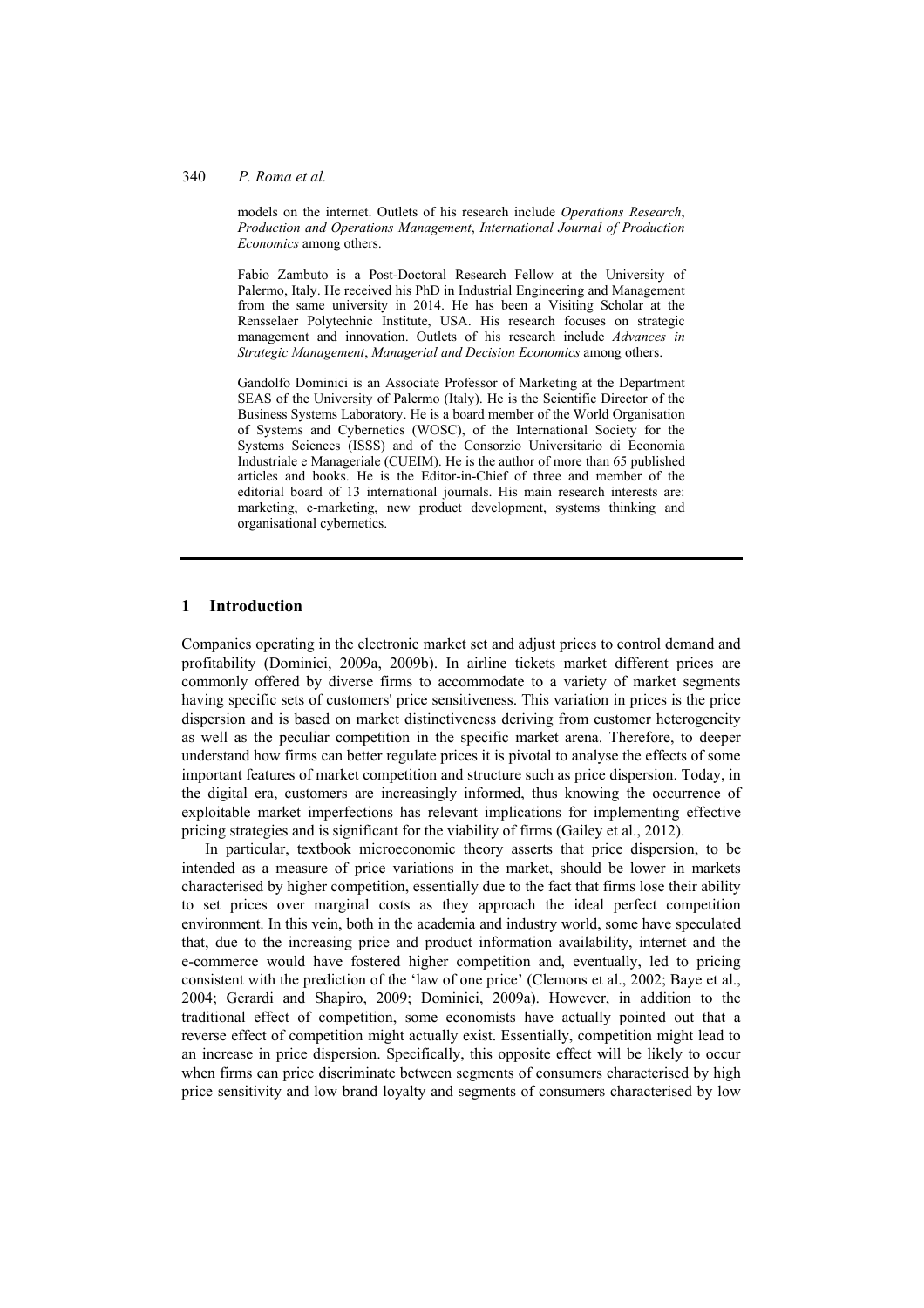price sensitivity and high brand loyalty. In the travel industry, these two macro-segments consist of leisure and business travellers, respectively. As argued by these economists, in presence of such heterogeneous environment, an increase in competition has the effect of reducing, and to some extent aligning, the prices to those segments who are intrinsically price sensitive and less loyal, while leaving prices to less price sensitive and loyal segments almost unchanged due to brand loyalty itself (Borenstein, 1985; Holmes, 1989). Based on this argument, the overall result is that the gap between prices offered to the two types of segments increases with competition, thus driving the price dispersion up. In line with such theoretical argument, often referred to as brand loyalty theory (Gerardi and Shapiro, 2009), a number of studies have demonstrated that, in offline and, especially, online markets, higher price dispersion may be associated with higher market competition (Borenstein and Rose, 1994; Orlov, 2011; Stavins, 2001; Giaume and Guillou, 2004). The emergence of two controversial theories, both supported by empirical evidence, suggests that the influence of competition on price dispersion is not as trivial as one might think at first blush. In fact, these theories reveal that, in general, contrasting competitive dynamics exist behind the impact of competition on the extent of price variability.

The relationship between competition and price dispersion has been analysed in a variety of offline as well as online markets. In this regard, the airline industry has certainly received the widest attention. This is because of several important features characterising such industry. First, the airline industry has experienced numerous important changes in the last decades, ranging from the liberalisation and the entry of low cost carriers in numerous countries to the emergence of e-commerce and online travel agents (OTAs), which have drastically impacted the market structure in terms of competition and cooperation, degree of product differentiation and demand characteristics. Second, price discrimination can be implemented in this market, as there exist customers, i.e., leisure and business travellers, certainly having different price elasticities of demand, and being somehow identifiable with the help of mechanisms such as advance selling, loyalty programs, non-refundable tickets. As discussed above, this feature is essential to the emergence of the brand loyalty effect. Finally, the relevance of the industry itself and the relative impact on the economy, populations and governments within and across countries justify the interest researchers have reserved to the issue of price dispersion in this market.

Particularly, OTAs are a key element of the current scenario in the airline industry. As matter of fact, gross bookings for European OTAs accounted for 35% of the online leisure and unmanaged business travel market in 2009 and were projected to expand their share of the online pie to 37% in 2012 (PhoCusWright, 2011). More importantly, OTAs have enormously contributed to the increase in the availability of information and the reduction of consumers' search costs in the travel industry. Therefore, these online agents have certainly played a relevant role in reducing flight price dispersion compared to the 'before internet' era. However, in the current scenario, in addition to the role of 'travel search engines' and the sale of packaged travels (e.g., flight + hotel), OTAs often offer distinct products even with regard to airline tickets by combining products of different airlines. This might result in different final prices across OTAs as well as between OTAs and airlines' direct channels. Therefore, overall, it can be argued that the type of online channel might add to the competition effect in determining price dispersion.

In this paper we use a panel dataset from the Italian airline market to study the role of competition and different types of online channels, in the emergence of price dispersion.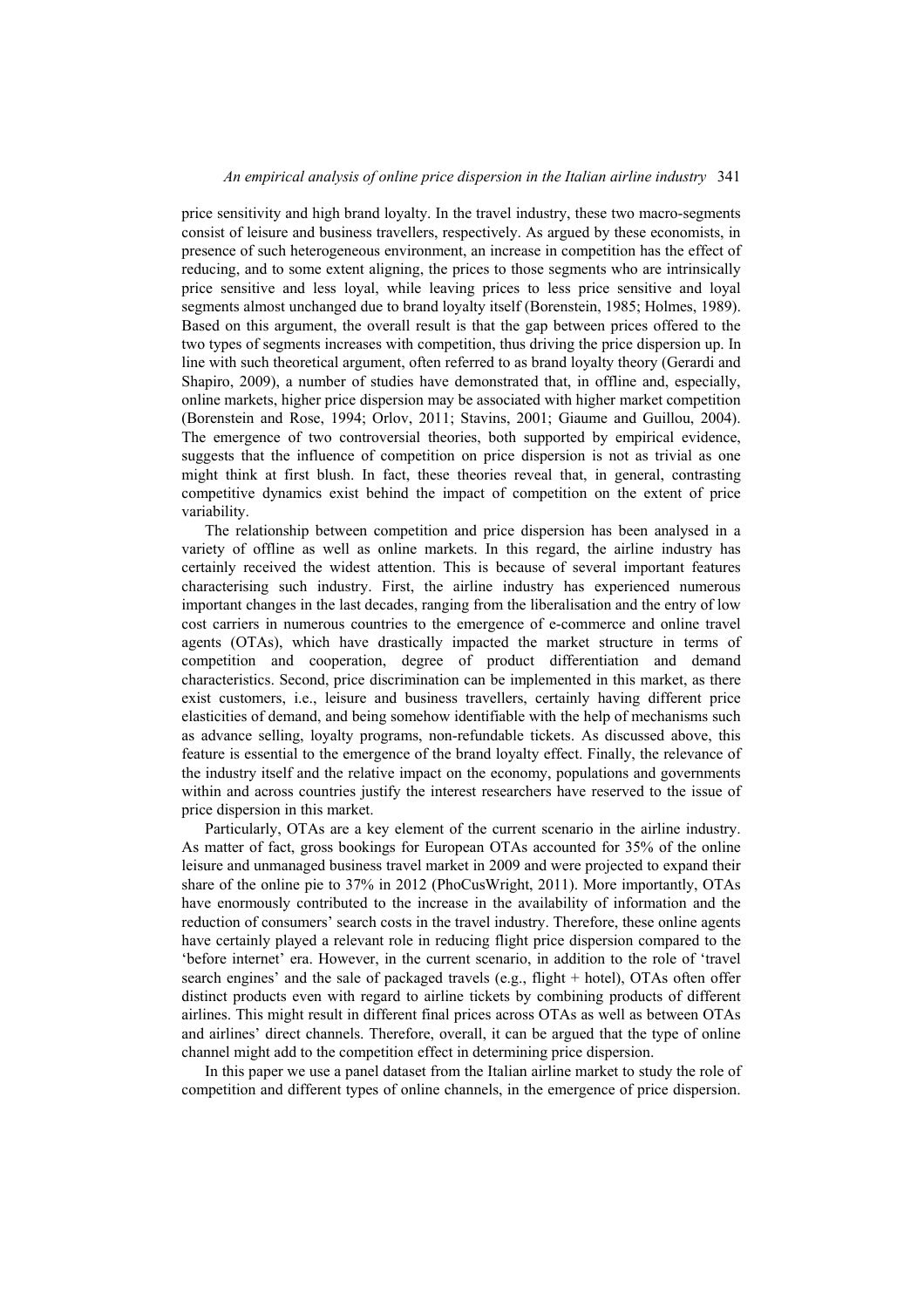Specifically, we investigate price dispersion in both airlines' direct channels (e.g., websites) and OTAs. This allows us to offer two important contributions to the existing literature on price dispersion. With regard to the role of competition, previous empirical studies focusing on the relationship between competition and price dispersion are restricted to the airlines' direct channels. As anticipated earlier, these studies empirical studies have provided contrasting indications. In fact, some studies have provided support to the brand loyalty effect finding evidence of higher price dispersion in presence of higher competition (Borenstein and Rose, 1994; Stavins, 2001; Giaume and Guillou, 2004). On the other hand, some recent studies have strongly corroborated the textbook theory by demonstrating a negative correlation between market competition and price dispersion (Gerardi and Shapiro, 2009; Gaggero and Piga, 2011). In fact, in their analyses, competition is shown to dampen the airlines' ability to price discriminate to exploit customers' heterogeneity in booking time preferences. In this case, the positive effect of competition identified by Borenstein and Rose (1994) is absent or at least outweighed by its traditionally negative influence on the ability to price over marginal costs. Therefore, such contrasting results suggest that the question of whether competition has a positive or negative influence on price dispersion is open more than ever. To contribute to the interesting dispute, our paper re-examines the unclear role of competition in price dispersion with novel data collected from different channels, namely direct and OTA channels. In addition, there are some further crucial differences between previous works and the present study. First and most important, we depart from previous studies which consider both leisure and business travellers, by focusing only one type of segment, i.e., the business segment, to be intended as the segment of customers who book airline tickets for reasons related to their job or business activity. Intuitively, in this case, the effect identified by Borenstein and Rose (1994) might be absent and, thus, the tendency to the 'law of one price' might be observed when competition becomes fiercer. But, still, one could argue that not all business travellers have the same willingness to pay or the same brand loyalty, e.g., managers of big vs. small companies. Therefore, this might still lead to some form of price discrimination also within the business segment, which might reverse the otherwise expected sign of the relationship between competition and price dispersion in presence of one segment. Second, compared to most of the previous studies (e.g., Borenstein and Rose, 1994; Gerardi and Shapiro, 2009) that consider tickets sold in a large time span and in different routes, we take a different approach. As a matter of fact, we construct *ad-hoc* a dataset containing all the suitable products offered by major airlines and OTAs in the Italian market at different days before departure with regard to a representative potential business trip in different business routes. By doing so, similarly to Gaggero and Piga (2011), we can also study price dispersion from the supply side and how it may change when approaching the departure date. Essentially, our study can be viewed as an analysis of price dispersion at a micro-level, whereas most of previous studies look at the same issue from a macro-level perspective. The second important contribution is specifically related to the role of the type of online channels, direct vs. indirect, in price dispersion. Contrarily to the effect of competition, the relationship between price dispersion and the type of online channel has not received sufficient attention by researchers. There exist only a few closely related studies (Clemons et al., 2002; Lin et al., 2009), which have analysed whether and how prices levels change across several OTAs, showing that different OTAs offer tickets with substantially different prices. However, this stream does not investigate how price dispersion varies across different online channels, which is one of our goals. In addition,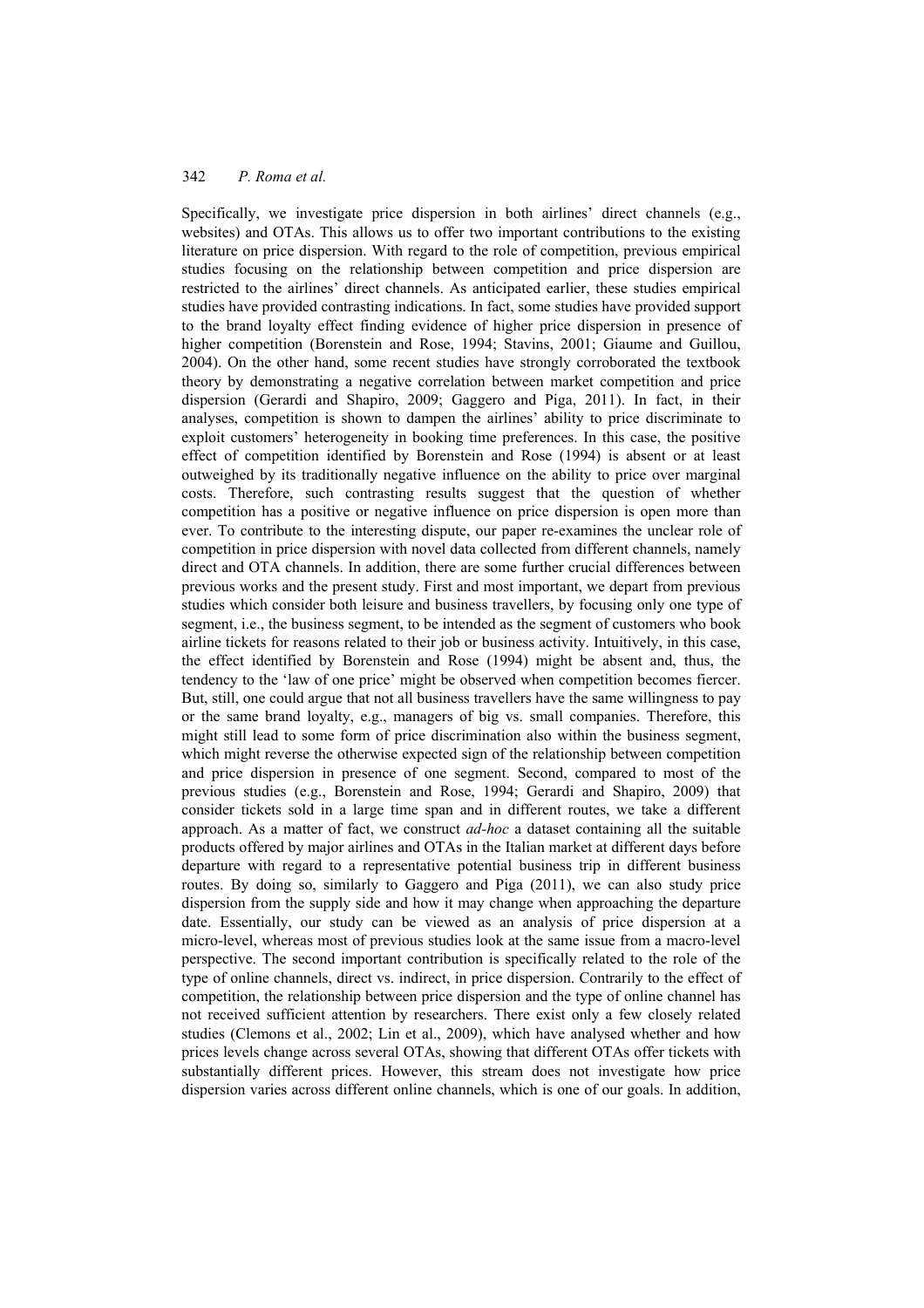while these studies mostly restrict the comparison only to OTAs, our study investigates price dispersion across different both direct and indirect online airline channels. Therefore, we contribute to this stream by extending the lens of investigation to the relationship between price dispersion (rather than price levels) and the type of online channel. From a managerial perspective, comprehending how characteristics of the markets imply on pricing strategies, and in turn on price dispersion, is pivotal for the long-term viability of companies competing in online environments that are characterised by increasingly informed customers (Dominici, 2009a). As a matter of fact, a better understanding of the mechanisms behind online price formation and dispersion in the airline ticket market may enable managers to develop better business strategies. Our study aims to contribute to this purpose.

By way of anticipation, contrarily to what we would have expected given that our analysis focuses only on the business segment, our findings seem to be in line with results in Borenstein and Rose (1994), rather than with results in Gerardi and Shapiro (2009) and Gaggero and Piga (2011). That is, price dispersion is higher in routes where competition is higher even in presence of only one segment. Interestingly, as the theory alternative to the 'law of one price' connects such a phenomenon to the presence of customers with substantially different price sensitivity and brand loyalty, we can interpret our result as the evidence of significant heterogeneity in terms of price sensitivity at the micro-segment level, e.g., within the business segment, that airlines try to exploit via price discrimination. Moreover, with regard to the effect of the type of channel, our results show that price dispersion significantly differs across different channels. Specifically, as hypothesised, it is very likely that travellers would find higher price dispersion in the OTA rather than in the direct channels. This is because of the exclusive ability of OTAs of offering products that result from the combination of different airlines' products. It is noteworthy that all these results are shown to be robust across different models.

Our findings have several managerial implications for airline companies as well as OTAs. First, our results inform airlines and OTAs should expect that the 'law of one price' does not apply to the airline market. This implies that, on average, their profits are expected to significantly higher than those they would gain in presence of perfect competition. More interestingly, in terms of strategies, our findings imply both airlines and OTAs should take advantage from the demonstrated large heterogeneity in terms of price sensitivity at the micro-segment level, i.e., within the business segment, and profitably push the practice of price discrimination not only between leisure and business travellers but also among business travellers. While airlines can naturally price discriminate by setting different fares for business travellers displaying different price sensitivity, OTAs can still exploit this within-segment customer heterogeneity by influencing final prices in different ways (Bilotkach and Pejcinovska, 2012). As a matter of fact, OTAs can negotiate special deals with airlines based on long-term agreements (Shapiro, 2002; Perkins, 2011), but also because OTAs may arrange agreements with the owners of computerised reservation systems, (CRSs) in order to slightly modify fares displayed to customers in their own channel (The Economist, 2012). A further managerial implication of our study relates to the relationship between the channel where tickets are sold and price dispersion. Essentially, OTAs should be aware of the fact that they have more weapons to exploit the large customer heterogeneity in terms of price sensitivity and thus generate higher price dispersion. As a matter of fact, they can practice better fine-grained segmentation by combining flights of different airlines, a feature that is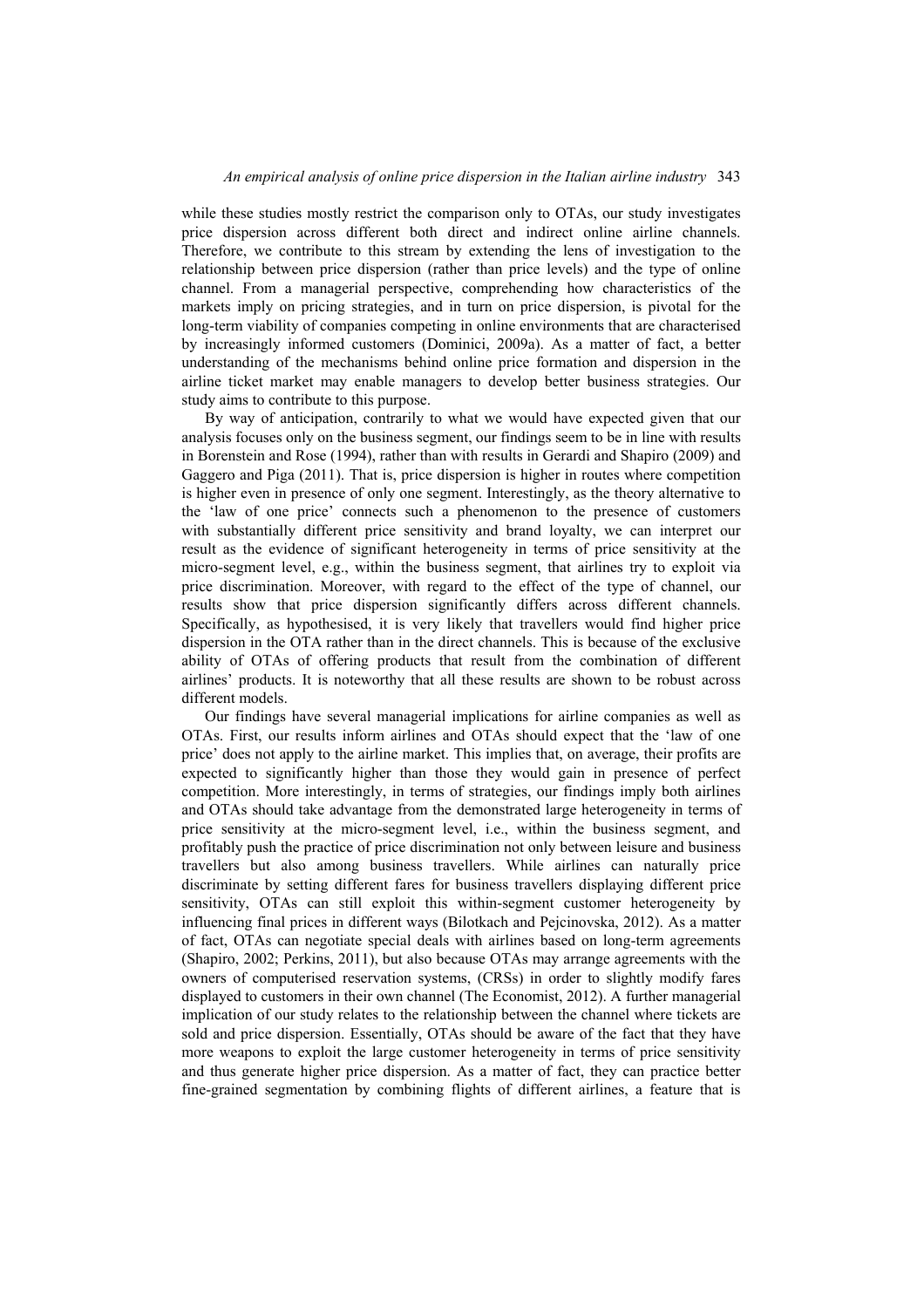largely precluded to airlines. At the same time, airlines should try to counterbalance this peculiarity of OTAs by introducing exclusive fares in their own direct channels as well as by varying the fares more dynamically (especially in the last few days before flight departure) as compared with OTAs. Finally, our results also imply that consumers should expect larger price dispersion in OTA channel. Given the large amount of flights combinations at disposal of OTAs, the larger price dispersion may require greater effort and times to customers to find the best compromise price and ticket characteristics. To reduce such potential hassles, OTAs may find suitable to improve their sorting systems in order to provide a customised ranking of offers to consumers.

The remainder of this paper is organised as follows. We first introduce and discuss our hypotheses. Then, we describe the data, the variables and the econometric models utilised in this paper. We present our empirical findings and discuss some implications. Finally, we provide conclusions and future research directions.

### **2 Theory and hypotheses**

#### *2.1 Competition effect*

Traditional microeconomic theory provides clear predictions for how the extent of competition should affect price dispersion. That is, price dispersion should decrease with competition due to the fact that firms lose their ability to price above their marginal costs. However, an alternative theory predicts an opposite effect of competition when firms can price discriminate between segments, which differ in their price sensitivity and brand loyalty (Borenstein, 1985; Holmes, 1989). In this case, higher competition intensity has the effect of reducing the prices offered to price sensitive and less brand loyal segments, while leaving the prices offered to less price sensitive and brand loyal segments. As a result, the increase in the price difference among these types of segments results in higher price dispersion. Due to the intrinsic characteristics illustrated above, the airline market has been a suitable business setting to test the predictions of the alternative theory. As a matter of fact, a number of empirical studies have tackled this issue. In full accordance with such theory, Borenstein and Rose (1994) found, in their seminal paper on US airline market, that routes with higher levels of competition were characterised by a greater degree of price dispersion. In the same vein, other studies have corroborated this view (Stavins, 2001; Giaume and Guillou, 2004). On the other hand, the textbook microeconomic theory has been shown to prevail in more recent studies (Gerardi and Shapiro, 2009; Gaggero and Piga, 2011). More importantly, Gerardi and Shapiro (2009) also explain that the findings in Borenstein and Rose (1994) may suffer from strong bias due to omitted variables. As a matter of fact, they show that when they use the same troublesome approach as in Borenstein and Rose (1994), they find the same result, whereas when they utilise econometric models where the issue of omitted variable bias is resolved or is irrelevant, they find estimates consistent with the traditional theoretical argument.

Overall, recent contributions seem to conclude that the traditional microeconomic explanation of the relationship between price dispersion and competition is quite solid, leaving no room for the alternative explanation. It would then appear quite reasonable to support the textbook theory, also in the light of the fact that we consider only one type of segment in our analysis, which, at a first blush, should reduce the magnitude of, or even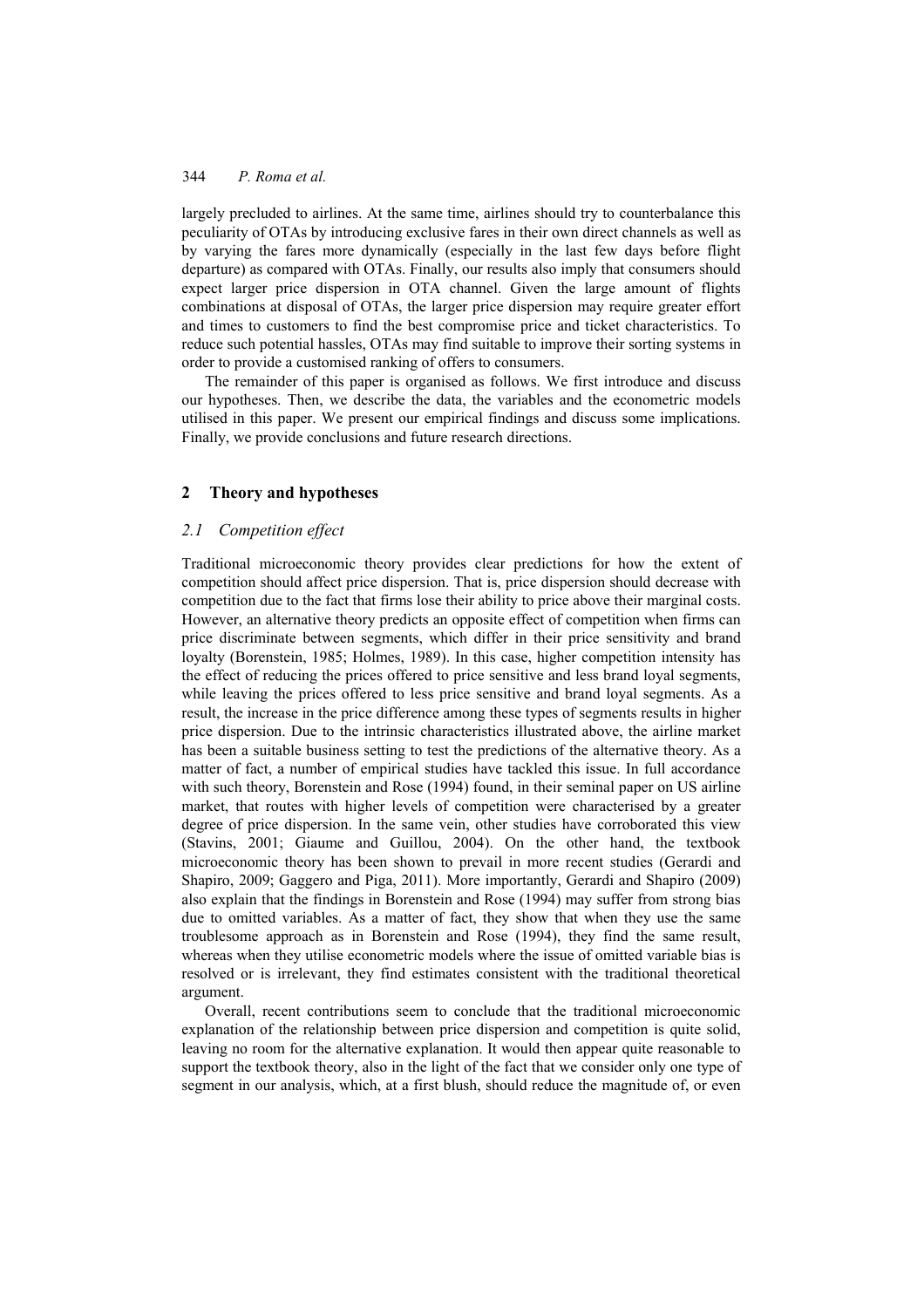eliminate, the brand loyalty effect. Therefore, the findings of recent contributions on one hand, and the absence of one of the two macro-segments typically identifiable in the travel industry on the other hand, should lead us to formulate the following:

## $H_{1a}$  Competition negatively affects price dispersion.

However, for sake of completeness, we do not downplay *a priori* the theory supported by Borenstein and Rose (1994) among others as it might still emerge possibly because of the existence of price discrimination within the business segment. After all, common intuition suggests that there exists substantial heterogeneity within the business segment, the way we have defined it, i.e., people travelling for reasons related to their job or business activity. It is very likely, for instance, that managers or employees of large companies have a quite different purchasing behaviour if compared to employees of small businesses or government. Therefore, in presence of one macro-segment, i.e., the business segment, the theory supported by findings in Borenstein and Rose (1994) among others may still be at work even at the micro-segmentation level if there is a sufficiently high heterogeneity within the macro-segment. Thus, to maintain some *a priori* impartiality, we also present the hypothesis, which contrasts with the traditional textbook theory, that is:

 $H<sub>1b</sub>$  Competition positively affects price dispersion.

#### *2.2 OTA versus direct channels*

From an operational viewpoint, an OTA works similarly to an airline company website. It collects information from the customer, principally departure and arrival cities (airports) and preferred flight times. In turn, the OTA takes this request and some further parameters set by the OTA and submits these to one or more computerised reservation systems (CRS), which searches for relevant flights from the collection of offerings from all airlines (Clemons et al., 2002). Afterwards, the OTA takes the collection of flights returned by the CRS, selects one or more flights for presentation to the customer, and sorts the final output (Clemons et al., 2002). When the customer chooses to purchase a ticket, the OTA processes the booking with the CRS and might or might receive a commission from the airline and/or from the customer in return depending on the adopted policy. Besides the possible commission, the major difference with an airline company website relates to which types of offerings are available in the two types of channel. The offerings displayed in an airline company website are only related to flights operated by the same company. On the other hand, OTAs can also offer products, which, for instance, result from combining flights of different service providers.

Despite the industry relevance of OTAs, the study of how price dispersion changes across different types of online channels has not received sufficient attention by researchers. As mentioned earlier, a few studies have looked at how price levels vary across OTAs (Clemons et al., 2002; Lin et al., 2009). In particular, Clemons et al. (2002) have analysed whether and how prices change across several OTAs in the US market, showing that different OTAs offer tickets with substantially different prices. They explained such result of high price dispersion as mainly driven by the fact that OTAs try to target different segments through product differentiation. For instance, some OTAs might choose to specialise in offering high quality tickets (e.g., best match with the requested departure and/or arrival time), whereas other OTAs might choose to focus on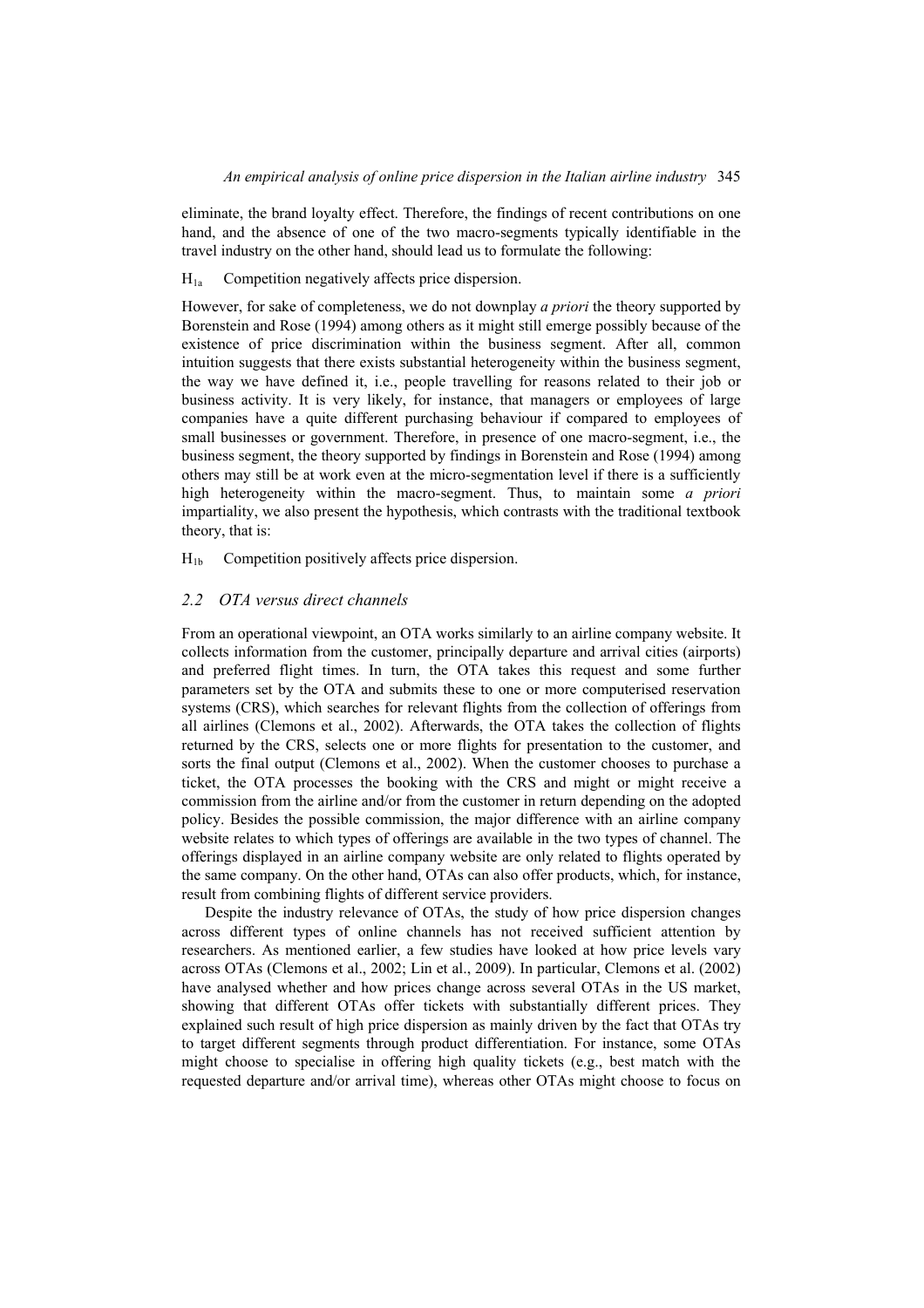the best price deal. However, they also pointed out that, even after accounting for differences in ticket quality, ticket prices resulted in significant variations. In this regard, a possible explanation provided by the authors relates to the specific set of decision rules technologically implemented to identify which tickets will or will not be considered in the search and selection process. Similar results have been provided by Lin et al. (2009).

We differ from the above stream in that we examine how price dispersion rather than price levels varies across different online channels. In addition, our study focuses on the impact of OTAs relatively to the impact of airlines' direct channels. Specifically, our hypothesis on the current role of OTAs in price dispersion is grounded on two major points. The first intuitive point is that, although not properly being a reseller, each OTA might or might not charge its own fee, which will possibly add to the fare set by the given airline in the given route. Therefore, the final price charged to customers might be also affected by the policies adopted in determining the fee, thus leading a further source of price dispersion, which is naturally absent in the direct channels. Finally, we have already pointed out that, differently from airlines, OTAs have the ability of combining products of different brands to better match customers' requests and, thus, significantly increase the number of products available for customers. Intuitively, such proliferation of product offerings, which are not related to the same airlines, might result in higher price dispersion compared to direct channels. In fact, prices originally set by an airline for a given flight will be combined (e.g., algebraically summed) with prices set by other airlines for compatible flights, naturally leading to higher price dispersion.

The above major points, and especially the last one, seem to provide univocal indications with regard to the effect of OTAs in price dispersion, at least when compared to the effect of direct channels. We should arguably expect higher price dispersion in the OTA channel, rather than in airlines' direct channel. Thus, we can formulate the following:

H2 OTAs' websites are associated with higher price dispersion than airline companies' websites.

### **3 Empirical analysis**

#### *3.1 Data*

To test the above hypotheses, we collected data regarding ticket offerings for round trip flights on 15 December 2010, from 22 major Italian airports to the airports of the two major business destinations in Italy, i.e., Milan and Rome<sup>1</sup>. This choice is consistent with our goal of restricting the analysis to consider one segment and, more precisely, the business segment. Here, we recall that the business segment is primarily intended to be the segment of customers who book airline tickets for reasons related to their job or business activity. Usually, this segment consists of travellers characterised by lower travel flexibility and, thus, higher willingness to pay (or lower price sensitivity) than leisure travellers (Chen et al., 2014). Furthermore, their stay in the city of destination is usually much shorter compared to leisure travellers (ISTAT, 2013). To some extent, also people travelling due to personal emergencies might be included in the business segment as they share the above fundamental characteristics. We collected the relevant data in the direct channel, i.e., the websites, of six major airlines operating in Italy and in three major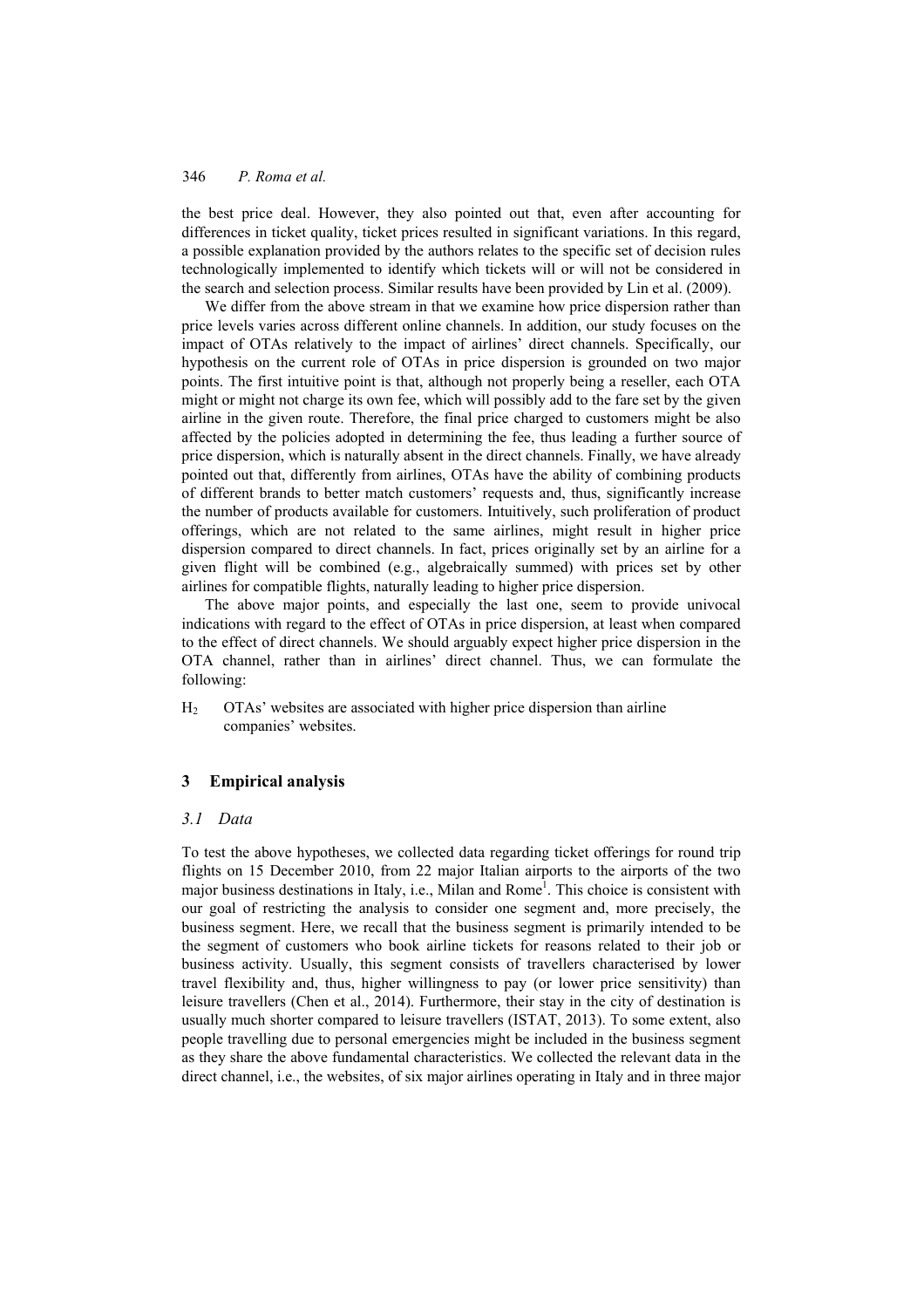OTAs. The six major airlines were chosen among the ten largest companies operating in Italy in terms of number of transported passengers<sup>2</sup>. However, as we focused on Italian routes, we removed some airlines for which Italian routes are not their core business, e.g., Lufthansa. Therefore, at the end, the airlines companies considered in our empirical analysis are: Alitalia, Ryanair, EasyJet, Meridiana, Windjet and Blue Express. As for the OTAs, we considered those very relevant in the Italian market in terms of market share at the time of the data collection. The major OTAs were: Expedia, Last Minute, eDreams and Volagratis<sup>3</sup>. However, we removed Last Minute as explicitly focused on offering last minute deals to leisure travellers. The ticket offerings were observed starting from 30 November 2010 to 14 December 2010, and more precisely, 15, 11, 6, 3 and 1 days before the departure date. This choice reflects the fact usually business travellers (including those consumers travelling due to personal emergencies) learn of the need of travel very close to the date of the service, contrarily to leisure travellers, who can, instead, carefully plan their travel. Since, for sake of convenience, we considered a round trip by the end of the day, we eliminated from the sample all the combinations with excessive flight duration, i.e., higher than four hours, or those preventing a 'feasible' stay in the final destination, i.e., lower than five hours. Our complete dataset comprises 14,554 observations of ticket offerings, well representing products appealing to consumers flying for business purposes.

### *3.2 Variables*

We define a set of variables to test our hypotheses. Table 1 summarises the description and the modalities of all the variables, whereas Table 2 shows the relative descriptive statistics.

| <i>Variables</i>                                     | Description                                                                                                                                                                                                                                                                                                                                                                                                                                                    |  |  |
|------------------------------------------------------|----------------------------------------------------------------------------------------------------------------------------------------------------------------------------------------------------------------------------------------------------------------------------------------------------------------------------------------------------------------------------------------------------------------------------------------------------------------|--|--|
| Gini index (dependent<br>variable)                   | Continuous variable measuring the degree of price dispersion found<br>for route $i$ , website $j$ and at time $t$ .                                                                                                                                                                                                                                                                                                                                            |  |  |
| Route HHI                                            | Continuous variable measuring the Herfindahl-Hirschman index of<br>route $i$ .                                                                                                                                                                                                                                                                                                                                                                                 |  |  |
| Channel type                                         | Binary variables equal to 1 if the observed pair route-website refers<br>to the OTA channel, 0 if it refers the airlines' direct channel. In<br>alternative to this variable, we considered nine binary variables,<br>namely WebAlitalia, WebMeridiana, WebEasyJet, WebRyanAir,<br>WebWindjet, WebBlueexpress, WebEdreams, WebExpedia and<br>WebVolaGratis, each equal to 1 if the observed pair route-website<br>refers to the specific website, 0 otherwise. |  |  |
| Days before departure                                | Integer variable indicating how many days before departure the<br>given product offerings were retrieved for a specific business route $i$<br>and website <i>j</i> .                                                                                                                                                                                                                                                                                           |  |  |
| Variance in the<br>presence of connecting<br>flights | Continuous variable measuring the average variance in the presence<br>of connecting flights among all the product offerings related to route<br>$i$ , website $j$ and at time $t$ .                                                                                                                                                                                                                                                                            |  |  |
| Variance of departure<br>times                       | Continuous variable measuring the average variance of departure<br>times among all the product offerings related to route <i>i</i> , website <i>j</i> and<br>at time t.                                                                                                                                                                                                                                                                                        |  |  |

**Table 1** Variables description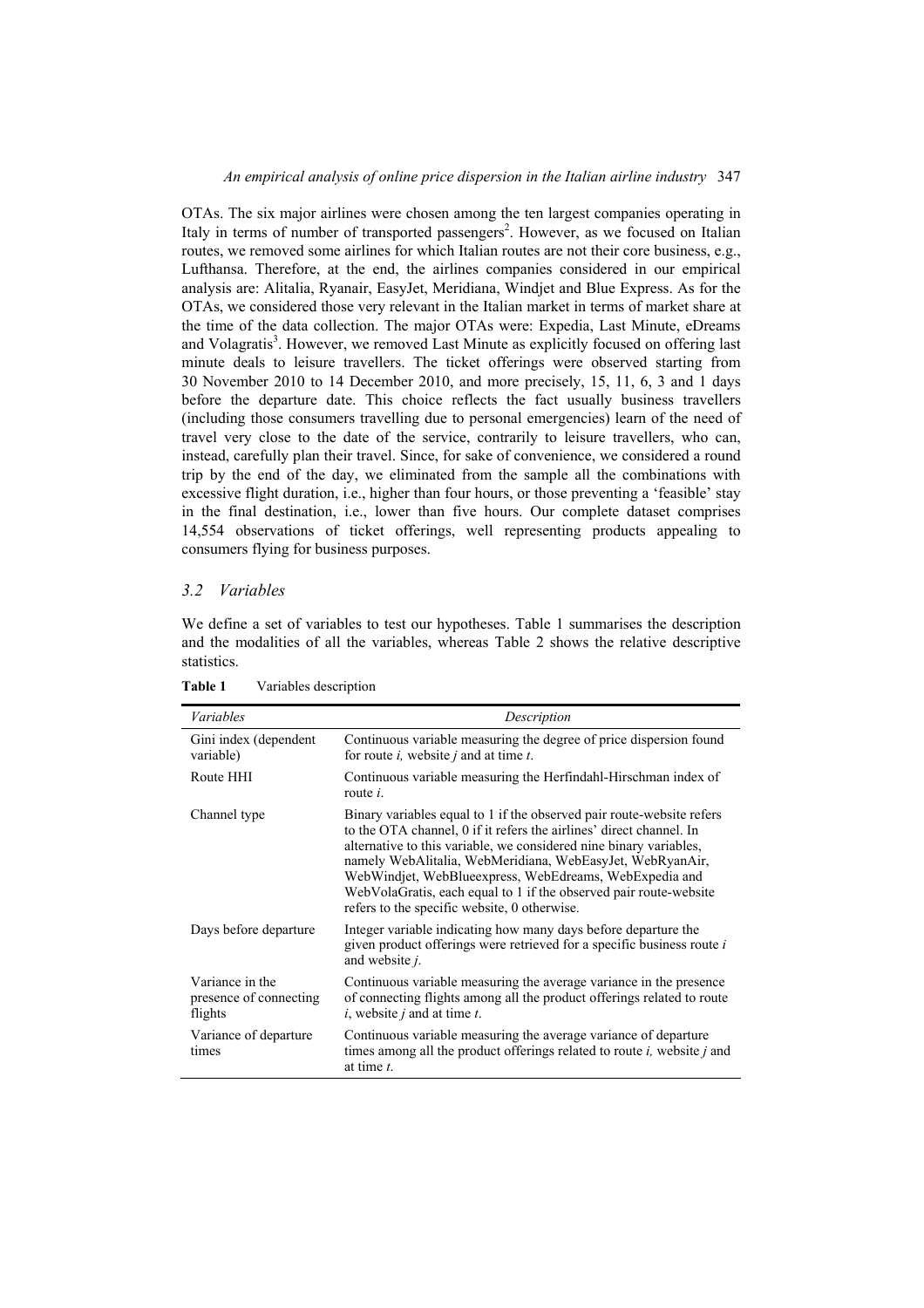**Table 1** Variables description (continued)

| <i>Instruments</i>                            | Description                                                                                                                                                            |
|-----------------------------------------------|------------------------------------------------------------------------------------------------------------------------------------------------------------------------|
| Total number of flights                       | Integer variable measuring the total number of flights available in<br>route $i$ in the time windows matching our requests.                                            |
| Population                                    | Arithmetic mean of the population of metropolitan areas where<br>endpoints airports of a certain route <i>i</i> are located (source: ISTAT<br>several years).          |
| Substitute                                    | Binary variable equal to 1 if for the given route $i$ there exist a<br>product strongly substitutable, e.g., high speed train, to the airline<br>service, 0 otherwise. |
| Route passengers                              | Arithmetic mean of the number of passengers who have flown on a<br>certain route <i>i</i> (source: ENAC several years).                                                |
| Per-capita gross<br>domestic product<br>(GDP) | Arithmetic mean of the per-capita GDP of the metropolitan areas<br>where endpoint airports within a certain route $i$ are located (source:<br>ISTAT several years).    |

**Table 2** Descriptive statistics

| Variables                                         | Mean      | Std.<br>deviation | Min       | Max       | Frequency<br>(% of 1) |
|---------------------------------------------------|-----------|-------------------|-----------|-----------|-----------------------|
| Gini index (dep. variable)                        | .689992   | .0813803          | $\Omega$  | .53207    |                       |
| Route HHI                                         | .696765   | .2245278          | .2727273  | 1         |                       |
| Channel type                                      | .7564197  | .4293999          | $\Omega$  | 1         | 75.64%                |
| Days before departure                             | 7.81438   | 5.182431          | 15        |           |                       |
| Variance in the presence of<br>connecting flights | .0775888  | .1485243          | $\theta$  | 1         |                       |
| Variance of departure times                       | .2795451  | .2638512          | $\Omega$  | 1.154701  |                       |
| Total number of flights                           | 13.00073  | 8.992206          | 2         | 43        |                       |
| <i>Instruments</i>                                |           |                   |           |           |                       |
| Population                                        | 5,691,683 | 1,218,986         | 3,139,970 | 7,679,444 |                       |
| Substitute                                        | .3404255  | .4740262          | $\theta$  |           | 34.04%                |
| Route passengers                                  | 294,687.5 | 233, 337.8        | 50,000    | 1,101,958 |                       |
| Per-capita GDP                                    | 27,303.47 | 2,998.502         | 23,271    | 31,854.78 |                       |

First of all, for each unique combination of route, day of observation and website where the offering was available, we compute the Gini index, which is our dependent variable. As discussed by Gaggero and Piga (2011), there are a number of advantages in using the Gini coefficient to measure price dispersion. First, it has the desirable property of being scale invariant which allows the comparison of distributions having different magnitudes. Second, because the entire distribution of available fares is necessary to its calculation, it should be preferred to indexes such as the range, which only use two observations out of the entire sample, and are therefore sensible to outliers or might lead to the same value even in presence of different distributions. Finally, the Gini index or some of its transformations, e.g., the logarithm of the odds ratio, have been widely used to measure price dispersion in most of the previous works (Borenstein and Rose, 1994; Gerardi and Shapiro, 2009; Gaggero and Piga, 2011). Thus, adopting the same measure as a dependent variable allows us to be consistent and better connect our results with those of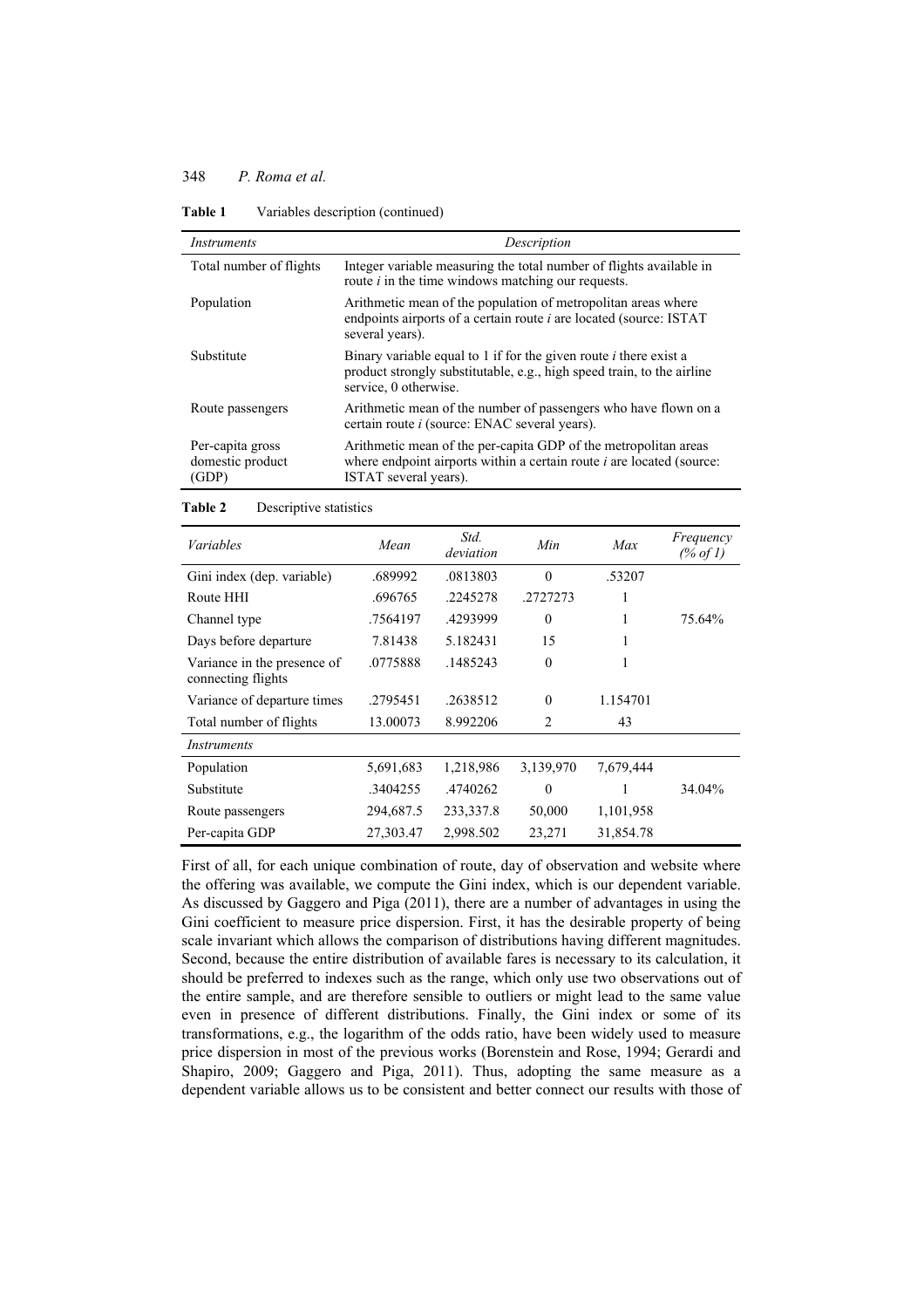previous authors. However, it is noteworthy that we differ in that we compute the Gini index for each website due to the presence of the OTA channel, whereas in previous studies the Gini index has been computed for each airline company. The computation of Gini index for each unique combination of route, day of observation and website where the offering was available, obviously reduces the initial dataset so that the final dataset utilised to test our hypotheses comprises 1,363 observations, which are related to 376 unique pair's route-website and five days of observations. The reason behind the unbalanced nature of our panel dataset is essentially that some product offerings were no longer available in some website when approaching to the date of departure.

To the test of our hypotheses *H1a* and *H2b*, we remain consistent with previous studies. Specifically, we utilise the well-known Herfindahl-Hirschman index (HHI) (referred to as *route HHI*) as a measure of competition in a given route. Actually, the *route HHI* is more properly a measure of market concentration. However, it is straightforward that there exists an inverse relationship between market competition and concentration. That is, broadly speaking, a high concentration implies a low competition, whereas a low concentration is related a high competition. The *route HHI* is calculated for each route and does not change across days of observation given our limited period of observation. Consistently with previous studies, it is computed as the sum of the squared market shares of each airline serving the given route. In turn, each airline's market share in a given route is computed as the total number of flights she operates in the route over the total number of flights operated by all airlines in the same route. As for each route we consider a typical daily round trip flight for business purposes, we include in the computation only those flights satisfying the above mentioned constraints.

To test our hypothesis H2, we simply introduce a dummy variable, namely *channel type*, which indicates whether the channel to which the observation relates is an OTA or the airline company website. The three OTAs in our sample seem to offer products from all the airlines with no big differences in terms of input quality. Therefore, we believe that the variable *channel type* is likely to well describe the relative impact of OTAs on price dispersion. Later, to evaluate any difference across OTAs and airline companies, we decompose this dummy in nine binary variables each indicating the specific website where the price offerings have been observed.

Finally, in addition to the two main variables we introduce several control variables, which are utilised in different models we test. Also in this case, we try to be consistent with previous studies. Specifically, most of our control variables are used in Borenstein and Rose (1994) and Gerardi and Shapiro (2009). We control for how many days before flight departure the given price is observed (namely, *day before departure*). This control variable appears important to us as it helps control for changes in price dispersion, which are likely to arise when approaching the date of departure. For instance, while most of the firms usually maintain very high prices when getting close the date of service, some firms may choose the different strategy of offering last minute deals to sell out excess capacity (Jerath et al., 2010). Such divergent pricing policies might result in an increase of price dispersion, which should be controlled for when studying the role of competition and OTAs in price dispersion. We also introduce two variables, namely *variance of departure time* and *variance in the presence of connecting flights*, which help control for price dispersion especially within a certain pair route-website. Specifically, they measure the variability in terms of departure time and presence of connecting flights among those offerings utilised to compute the Gini index for the given website, route and day of observation combination. Finally, we consider the total number of flights (*total flights*) in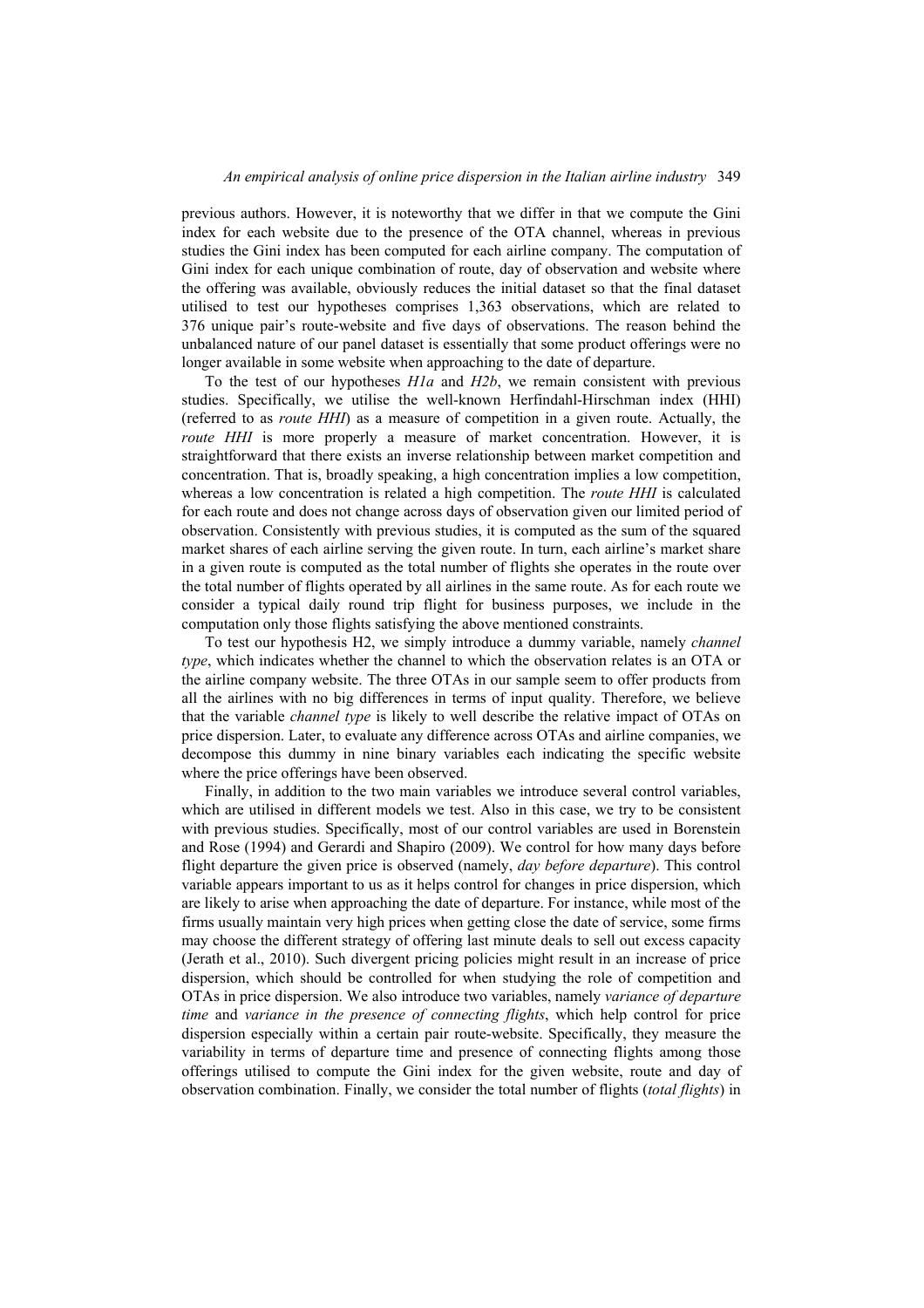the given route, which should further help control for any possible carrier-route effect, i.e., accounting for some differences between pairs carrier-route<sup>4</sup>. As discussed later, in line with previous studies, we use also adopt the instrumental variables (IV) technique, which is needed due to potential concerns of endogeneity. For sake of length, the IVs are only described in Table 1.

#### *3.3 The econometric model*

The final sample is actually an unbalanced panel dataset with number of statistical units much larger than the observation period. When the number of statistical units is quite large compared to the observation period (i.e., number of days), three basic regression models, namely pooled OLS, fixed effects and random effects models, are usually suggested (Wooldridge, 2002). However, the fixed effects model is not appropriate in our setting because both variables of interest, e.g., market competition and type of channel, are time invariant. Therefore, we preliminarily compared pooled OLS and random effects models. The Breusch-Pagan Lagrange Multiplier test strongly indicated the presence of random effects. Therefore, we initially used the following base random effects to test our hypotheses (the subscripts *i*, *j* and *t* indicate route, website and day of observation, respectively):

 $\ln \left( Odds \; Ratio \; Gini_{ijt} \right) = \beta_0 + \beta_1 Route \; HII_i + \beta_2 Channel \; Type_j$  $+\beta_k$ Controls<sub>ijt</sub> +  $\mu_{ij}$  +  $\varepsilon_{ijt}$ ,

where in line with previous studies, we consider the logarithm of Gini odds ratio as the dependent variable (logarithmic forms are very common in literature, e.g., Roma et al., 2013) and included *route HHIi* and *channel type j*, as our variables of interest as described above. *Controlsijt* stands for the set of control variables, which we utilise under different model alternatives.  $\mu_{ij}$  and  $\varepsilon_{ijt}$  are the random effect and the error terms. Also, for all the non-binary variables (except for the case of *variance of departure time* and *variance in the presence of connecting flights*) we use the logarithmic transformation, which we omit to report in the above equation for sake of simplicity.

However, potential endogeneity concerns may arise with regard to the equation above. This is especially the case of the competition variable as largely discussed in Borenstein and Rose (1994) and Gerardi and Shapiro (2009). In fact, in general, higher price dispersion might make a route more appealing to firms, which would have a higher incentive to enter or switch from a route to another. This, in turn, would reflect in a change of the competitive structure in the long run. Essentially, price dispersion might influence the degree of competition in a route, thus leading to positive bias in the estimates of the competition variable coefficient. For such reason, these studies use the IV regression approach to take into account the potential endogeneity concern. In the same vein, we also perform several IV regression models in addition to the base model of random effects. However, it noteworthy to highlight one important difference between their studies and ours, which, in theory, might reduce the magnitude of endogeneity concerns in our data. In fact, the samples of Borenstein and Rose (1994), Gerardi and Shapiro (2009), and Gaggero and Piga (2011) are related to large time periods ranging from several months to even several years. In this case, the degree of competition in a certain route is very likely to vary with time as a of consequence of new airline entries or, for instance, due to the fact that some companies enlarge their offer operating more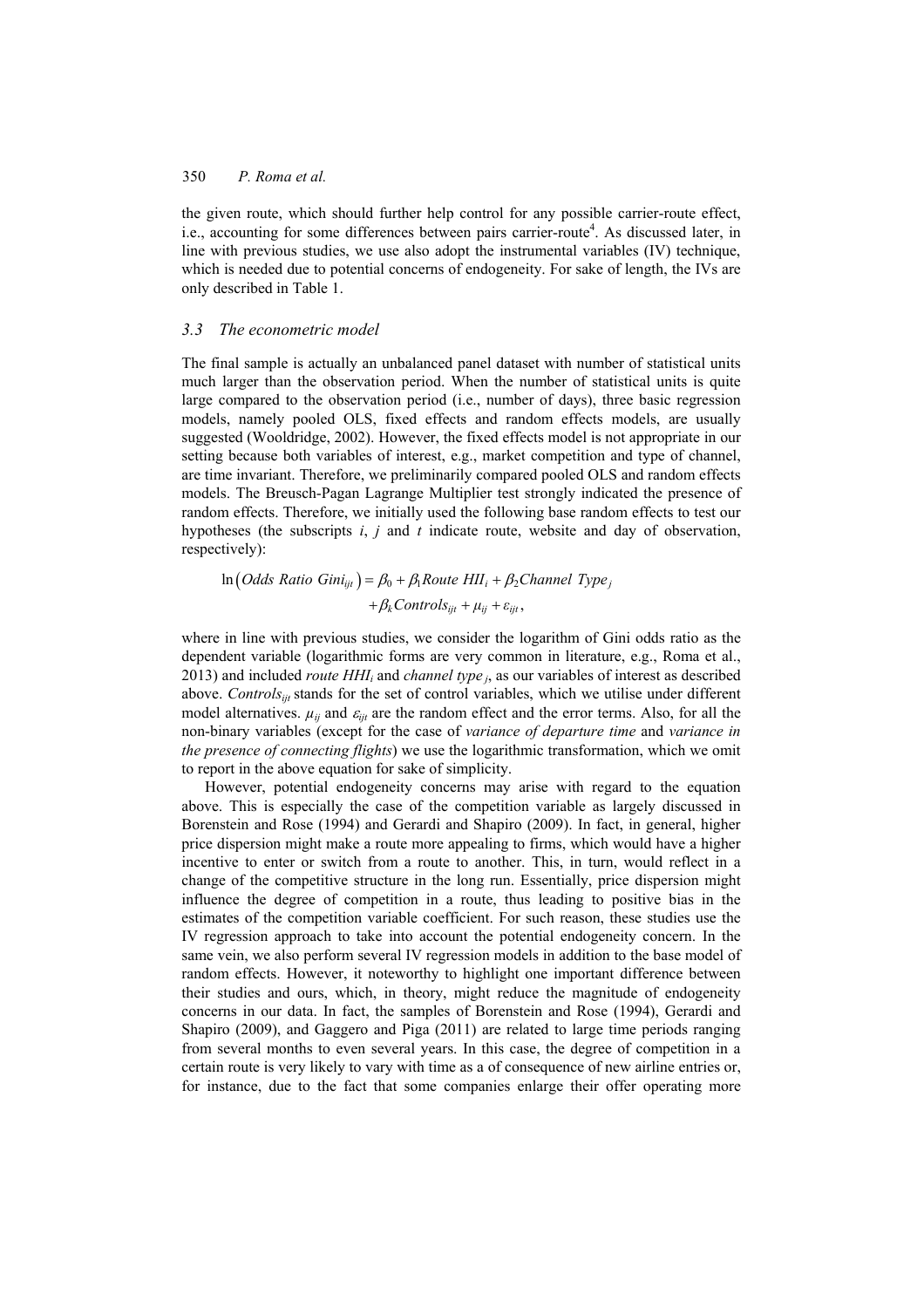flights or abandon certain routes. As a matter of fact, in their samples, the degree of competition is a time-variant variable. We focus on a short period to capture price dispersion at the micro-level by investigating flight offerings during the days before departure. In such a short period, competition is obviously unlikely to vary: in our sample the degree competition of competition is, in fact, a time-invariant variable. In our opinion, the fact that competition varies only across routes, while price dispersion is a time-variant dependent variable should weaken the magnitude of potential endogeneity concern, if any. This is because the long run effect of price dispersion on the competitive structure should be absent or limited. Nevertheless, to be safe and, at the same time, increase the reliability of our findings, we perform IV regression models and present them together with the base random effect model in the next sub-section.

## *3.4 Results and discussion*

The results of our empirical analysis are presented on Tables 3 and 4. Table 3 presents the results under different models without the use of the IV approach, whereas Table 4 reports the results under different models with the use of IV approach. In both Tables 3 and 4, unless explicitly stated, different columns refer to models where different control variables are utilised. As all results are shown to be quite robust across various models, we generally discuss the main insights delivered by them. Specifically, with regard to the role of competition in influencing price dispersion, we have formulated two opposite hypotheses (H1a and H1b, respectively), each consistent with one of the two main microeconomic theories available to explain the relationship between market competition and price dispersion. However, given that we focused on products typically offered to business travellers, common intuition would have suggested the dominance of the textbook theory, i.e., negative effect of competition on price dispersion, over the theoretical argument of the brand loyalty effect. Quite surprisingly, our findings seem to be, instead, in line with results in Borenstein and Rose (1994), while being in contrast with those in Gerardi and Shapiro (2009) and Gaggero and Piga (2011), which support the textbook theory. Thus, price dispersion is higher, rather than being lower, in routes where competition is higher even in presence of only one segment. Therefore, our result might be interpreted as the evidence of significant heterogeneity within the business segment that airlines exploit via price discrimination. Essentially, the interesting implication of our finding is that the argument supported by Borenstein and Rose (1994) that competition has impact only on lowly valuable customers, while having little effect on highly valuable customers, might apply not only to a macro-segmentation level, i.e., business vs. leisure travellers, but also to a micro-segmentation level, e.g., within the business segment. After all, it is quite reasonable that managers or employees of large companies have lower price sensitivity, and even higher loyalty to a few high-end brands, than managers or employees of small businesses or medium-low level government officials, who might need to search for a fair price due to budget and rule constraints. Competition produces effects only on the latter type of business travellers so that high price dispersion will be likely to arise in highly competitive markets. This result appears to be robust under different models with and without using IVs. Therefore, also in the light of the findings obtained by previous results, our analysis confirms that both traditional and alternative theories can apply to the airline industry. The dominance of one effect over the other will eventually determine the sign of the relationship between competition and price dispersion. Perhaps, by way of conjecture, when competition is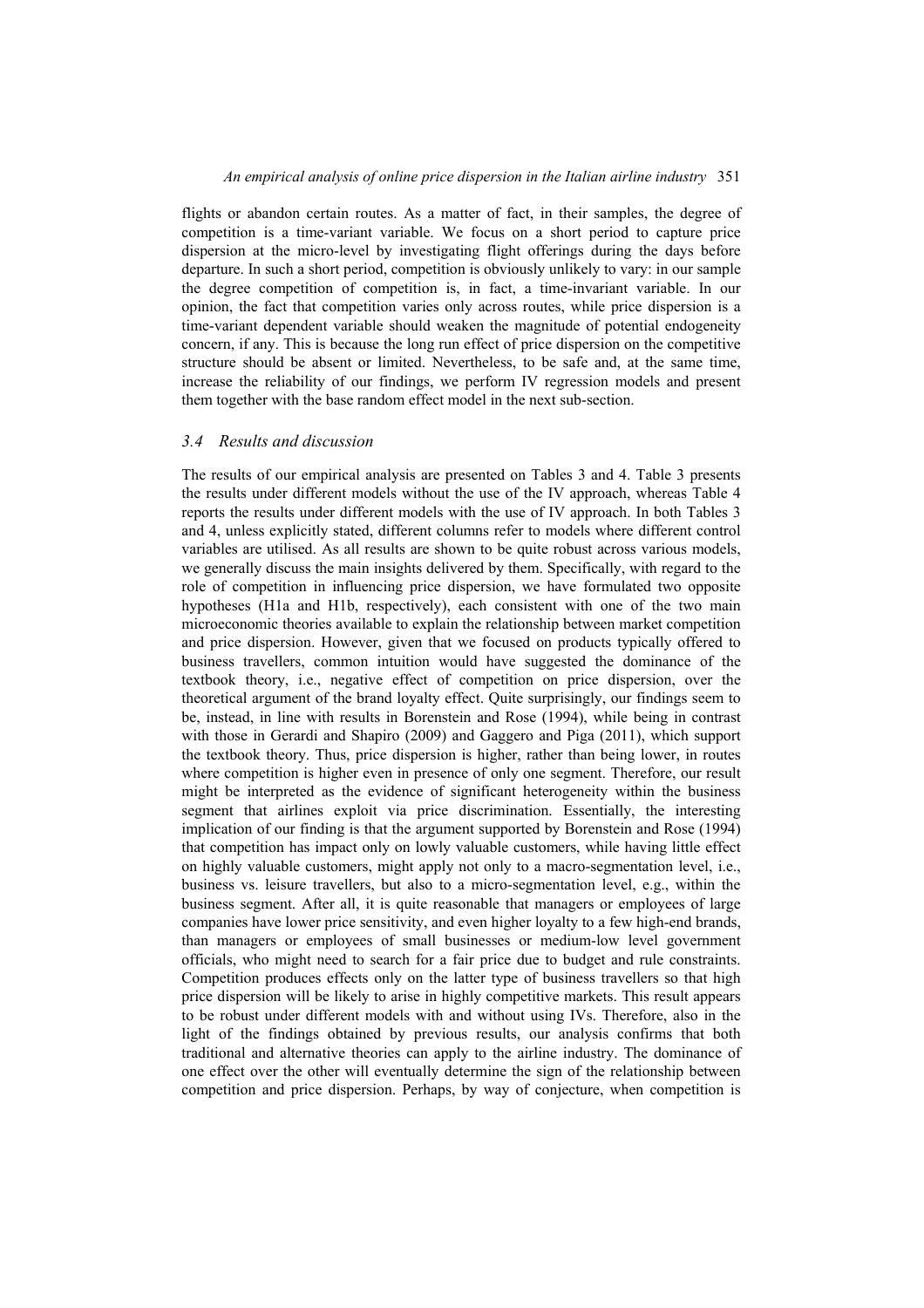very fierce the traditional effect is likely to be dominant, whereas the brand loyalty effect might outweigh the former effect in presence of mild competition. In this regard, it is interesting to note that the results of Gerardi and Shapiro (2009) and Gaggero and Piga (2011) are found in markets (US market from 1993 to 2006 and UK market in 2006, respectively) which appear overall more competitive than the market analysed by Borenstein and Rose (US market in 1986) and that analysed in the present paper (Italian market in 2010). This might sound as a reasonable explanation of the different results.

|                          | $\left( l\right)$   | (2)                 | (3)                 | (4)                                             |
|--------------------------|---------------------|---------------------|---------------------|-------------------------------------------------|
| Variables                | Random effects<br>I | Random effects<br>2 | Random effects<br>3 | Random effects<br>4 (with website<br>variables) |
| Route HHI (ln)           | $-.0879141***$      | $-.0967533***$      | $-.0885918***$      | $-.1189763***$                                  |
|                          | (.0236515)          | (.0188792)          | (.0188161)          | (.0189959)                                      |
| Channel type             | .0275976**          | $.0164515*$         | .0188356**          |                                                 |
|                          | (.0089264)          | (.0070444)          | (.007096)           |                                                 |
| Days before departure    | .0003896            | $-.0091797***$      | $-.0087467***$      | $-.0097287***$                                  |
| (ln)                     | (.0025193)          | (.0020759)          | (.0020745)          | (.0021035)                                      |
| Variance in the presence |                     | .2952023***         | .2949769***         | .2845574 ***                                    |
| of connecting flights    |                     | (.0307507)          | (.0305556)          | (.0306463)                                      |
| Variance of departure    |                     | $.08002***$         | .0714558***         | .0821923***                                     |
| times                    |                     | (.0098378)          | (.0105098)          | (.0100346)                                      |
| Total number of flights  |                     |                     | $.013515***$        |                                                 |
| (ln)                     |                     |                     | (.0035434)          |                                                 |
| WebEdreams               |                     |                     |                     | .0125174                                        |
|                          |                     |                     |                     | (.0106172)                                      |
| WebExpedia               |                     |                     |                     | $-.0047484$                                     |
|                          |                     |                     |                     | (.0104849)                                      |
| WebVolaGratis            |                     |                     |                     | $-.011366$                                      |
|                          |                     |                     |                     | (.0100939)                                      |
| WebRyanAir               |                     |                     |                     | $-.037956***$                                   |
|                          |                     |                     |                     | (.0111532)                                      |
| WebMeridiana             |                     |                     |                     | $-.04142***$                                    |
|                          |                     |                     |                     | (.0101501)                                      |
| WebEasyJet               |                     |                     |                     | $-.0611875***$                                  |
|                          |                     |                     |                     | (.0128175)                                      |
| WebWindjet               |                     |                     |                     | $-.067256***$                                   |
|                          |                     |                     |                     | (.0143109)                                      |
| WebBlueexpress           |                     |                     |                     | $-.0486355***$                                  |
|                          |                     |                     |                     | (.0128922)                                      |

Table 3 Results under different models with no IVs

Notes: Standard errors in parentheses  $-\frac{1}{7}p < 0.10$ ,  $\frac{1}{7}p < 0.05$ ,  $\frac{1}{7}p < 0.01$ ,  $\frac{1}{7}p < 0.001$ . We use the logarithmic transformation for all independent and IV variables except dummies, Variance in the presence of connecting flights and variance of departure times.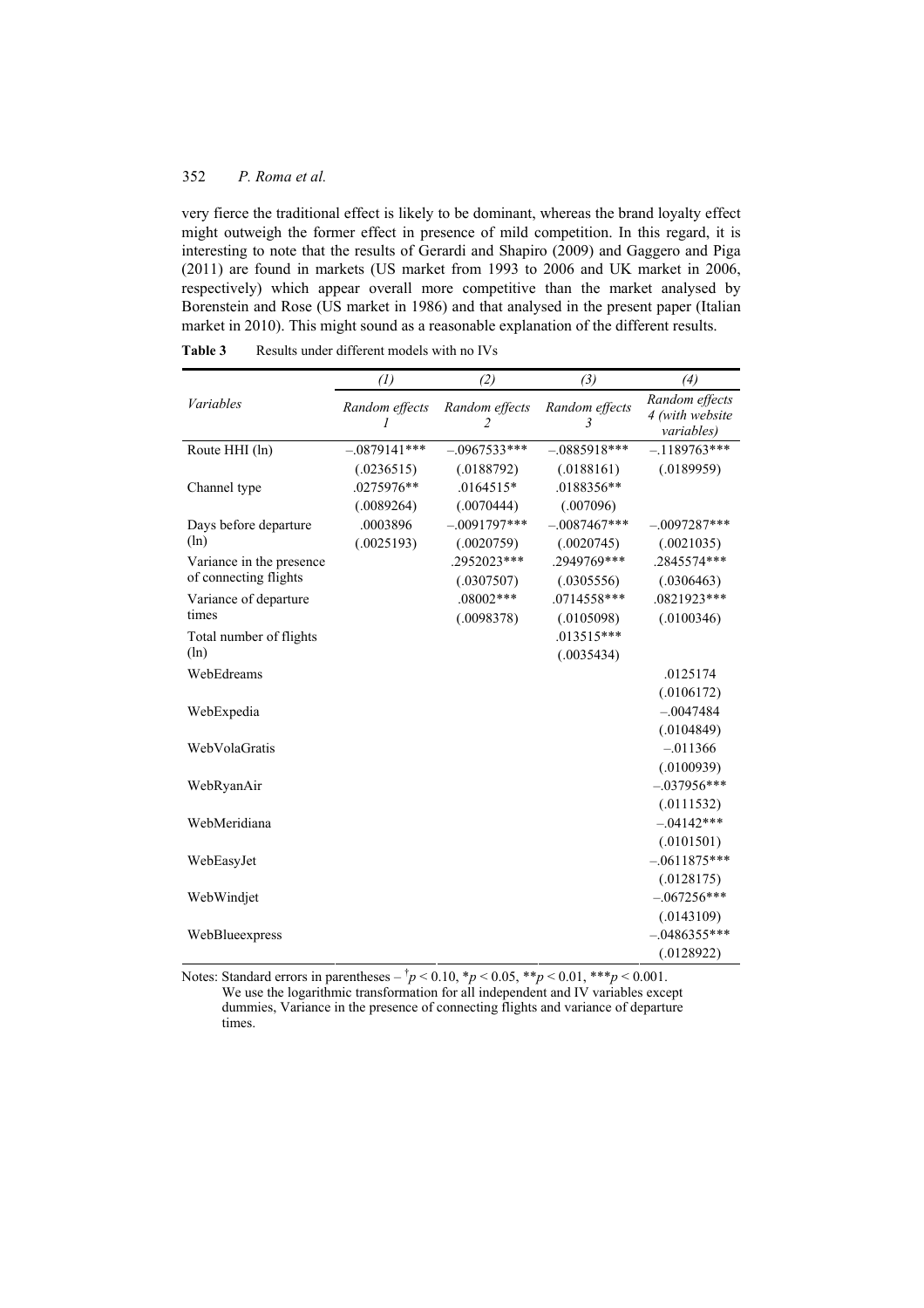|                                  | $\left( l\right)$ | (2)            | (3)            | (4)                                             |
|----------------------------------|-------------------|----------------|----------------|-------------------------------------------------|
| <i>Variables</i>                 | Random effects    | Random effects | Random effects | Random effects<br>4 (with website<br>variables) |
| Constant                         | $09725***$        | $.0828314***$  | $.047386**$    | .1130728***                                     |
|                                  | (.0157845)        | (.012644)      | (.0157177)     | (.011451)                                       |
| N. observations                  | 1363              | 1363           | 1363           | 1363                                            |
| Wald test ( $p > \text{chi}^2$ ) | 0.0001            | 0.0000         | 0.0000         | 0.0000                                          |
| $R^{\wedge}2$                    |                   |                |                |                                                 |
| Within                           | 0.0000            | 0.2289         | 0.2299         | 0.2280                                          |
| <b>Between</b>                   | 0.0357            | 0.4226         | 0.4344         | 0.4605                                          |
| Overall                          | 0.0435            | 0.3484         | 0.3549         | 0.3740                                          |

**Table 3** Results under different models with no IVs (constant)

Notes: Standard errors in parentheses  $-\frac{1}{7}p < 0.10$ ,  $\frac{1}{7}p < 0.05$ ,  $\frac{1}{7}p < 0.01$ ,  $\frac{1}{7}p < 0.001$ . We use the logarithmic transformation for all independent and IV variables except dummies, Variance in the presence of connecting flights and variance of departure times.

| <i>Variables</i>                 | $\left( l\right)$ | (2)            | (3)                   |  |
|----------------------------------|-------------------|----------------|-----------------------|--|
|                                  | $IV$ reg re $1$   | IV reg re $2$  | $IV$ reg re $3$       |  |
| Route HHI (ln)                   | $-.2173862**$     | $-.1477435**$  | $-.1037849^{\dagger}$ |  |
|                                  | (.0711253)        | (.0554892)     | (.056042)             |  |
| Channel type                     | $.02914***$       | $.0171786*$    | .0195254**            |  |
|                                  | (.0087122)        | (.0067261)     | (.0066573)            |  |
| Days before departure (ln)       | .0002143          | $-.0092137***$ | $-.0086928***$        |  |
|                                  | (.0022556)        | (.0020219)     | (.0020228)            |  |
| Variance in the presence         |                   | .2932991***    | $.2941614***$         |  |
| of connecting flights            |                   | (.0156914)     | (.0156018)            |  |
| Variance of departure            |                   | .0812913***    | .0696456***           |  |
| times                            |                   | (.0094838)     | (.010008)             |  |
| Total number of flights          |                   |                | $.016685***$          |  |
| $(\ln)$                          |                   |                | (.0047409)            |  |
| Constant                         | $.1635369***$     | $.108551***$   | .0478978              |  |
|                                  | .0372967)         | (.0286107)     | (.0330066)            |  |
| N. observations                  | 1363              | 1363           | 1363                  |  |
| Wald test ( $p > \text{chi}^2$ ) | 0.0004            | 0.0000         | 0.0000                |  |

Notes: Standard errors in parentheses  $-\frac{1}{7}p < 0.10$ ,  $\frac{1}{7}p < 0.05$ ,  $\frac{1}{7}p < 0.01$ ,  $\frac{1}{7}p < 0.001$ . We use the logarithmic transformation for all independent and IV variables except dummies, Variance in the presence of connecting flights and Variance of departure times.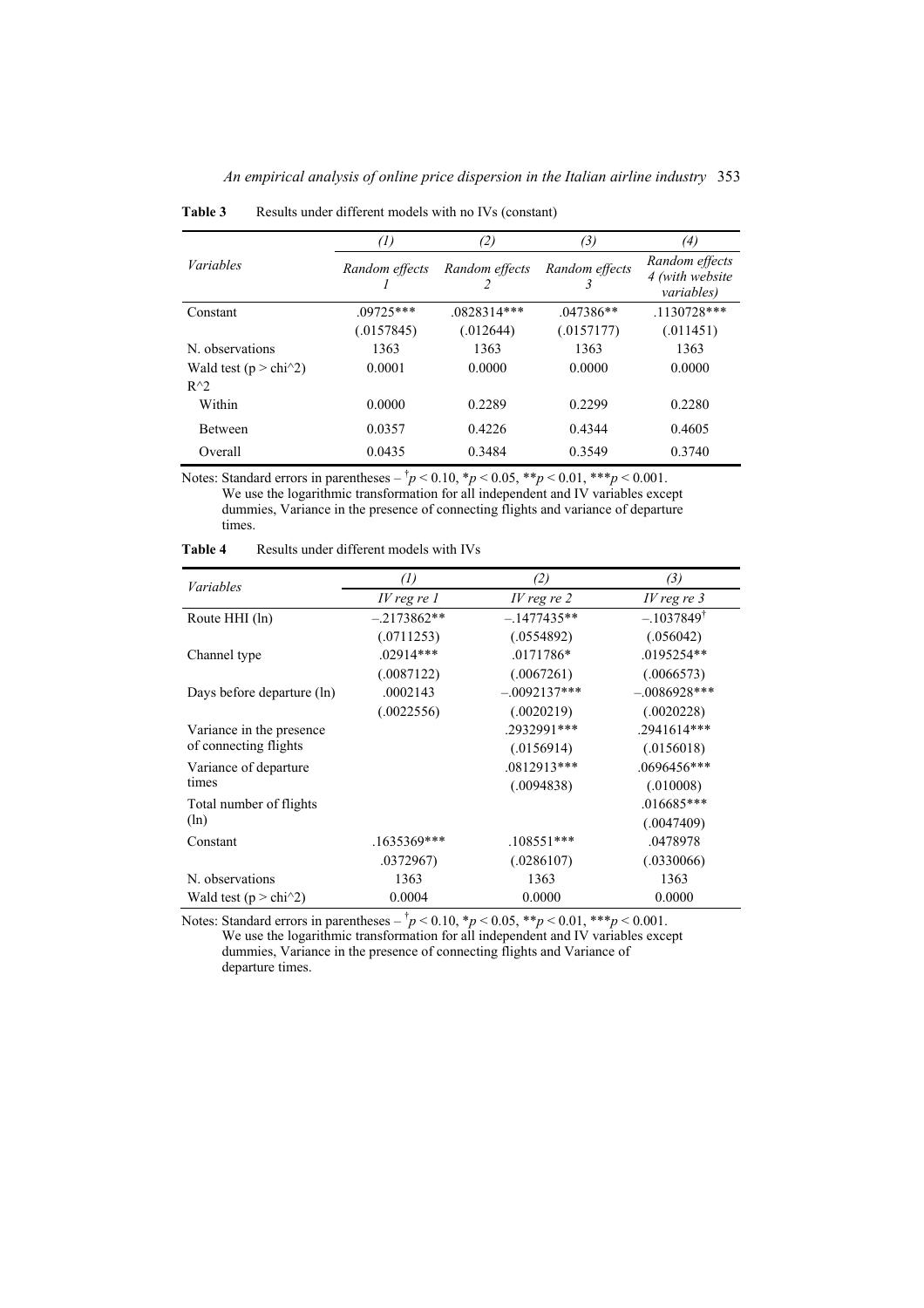| <i>Variables</i> | T)              | 2)            | (3)           |
|------------------|-----------------|---------------|---------------|
|                  | $IV$ reg re $I$ | IV reg re $2$ | IV reg re $3$ |
| $R^{\wedge}2$    |                 |               |               |
| Within           | 0.0000          | 0.2286        | 0.2300        |
| Between          | 0.0329          | 0.4091        | 0.4307        |
| Overall          | 0.0335          | 0.3444        | 0.3539        |

Table 4 Results under different models with IVs (continued)

Notes: Standard errors in parentheses  $-\frac{1}{7}p < 0.10$ ,  $\frac{1}{7}p < 0.05$ ,  $\frac{1}{7}p < 0.01$ ,  $\frac{1}{7}p < 0.001$ . We use the logarithmic transformation for all independent and IV variables except dummies, Variance in the presence of connecting flights and Variance of departure times.

As for the role of OTAs relatively to direct channels, Tables 3 and 4 shows that there is a significant effect of the channel type. That is, hypothesis H2 is largely confirmed. Specifically, compared to airlines' direct channels, OTAs are associated with much higher price dispersion. As Clemons et al. (2002) have argued, OTA channels are characterised by high price variability, which is mainly driven by the fact that different OTAs might differentiate by specialising on different price/quality tradeoffs. However, although demonstrating the high price dispersion arising in these channels, their result does not provide an explanation with regard to the comparison with airlines' direct channels. Also, at least with regard to the OTAs in our sample, it seems that they sell products from all the airlines with no specific focus on certain tradeoffs. Therefore, although being plausible, we tend to exclude the role of different tradeoffs specialisation as the major source of higher price dispersion in the OTA channel. Also based on the results, we also tend not to support the argument, which would suggest the commission each OTA sets and charge to final customers as the major driver of the result. Rather, we argue that the intuition behind our result is that OTAs are able to offer products combining products from different airlines, which is impossible to airlines in their own direct channels. The combination of product offerings deriving from different service providers, which is then unique to the OTA channel, increases price dispersion. Therefore, the main implication of our novel finding is that when considering both direct and OTA channels, travellers (from the business segment, in this case) should certainly expect higher price dispersion in the latter type of channel. By substituting the channel type dummy with nine dummies each indicating the website to which the given observation refers we are able to find that there is no significant evidence that OTAs are associated with higher price dispersion than the major Italian airline company, namely Alitalia. Furthermore, as expected, most of the airlines show significantly lower price dispersion than the major Italian airline company. A representative example of this kind of analysis is reported in Table 3 (fourth column). To some extent, the overall picture composed by our results suggests the presence of both different inter-channel and inter-firm price dispersion.

Finally, with regard to the control variables, from Tables 3 and 4, note that they have all the expected sign. In particular, it turns out to be interesting that price dispersion actually decreases when approaching the departure data. The level of uncertainty that characterises the demand in this industry decreases by getting closer and closer to the date of departure. Therefore, this would imply by itself the homogenisation of prices. However, the results suggest that the fact firms may choose among different pricing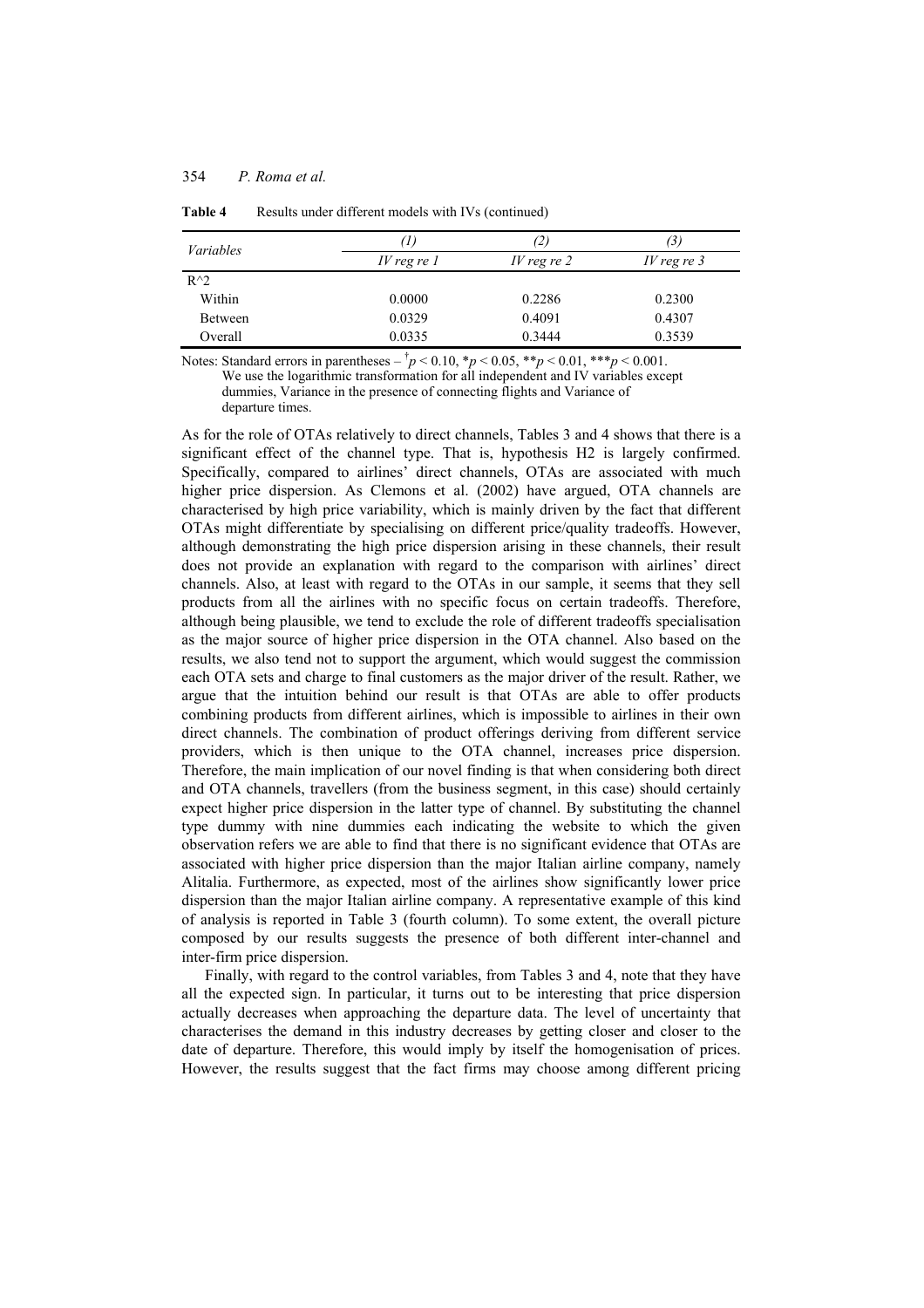strategies, e.g., last minute deals vs. very high prices, when dealing with excess capacity or excess demand is the driver of the observed result.

## **4 Managerial implications and conclusions**

The airline industry has been studied by economists and management researchers from numerous perspectives. Particular attention has been reserved to the issue of price dispersion as many have highlighted that, especially after internet introduction, markets characterised by homogeneous products and, thus, intrinsically high level of competition, would have reached the equilibrium state of the 'law of one price' as firms would have lost their ability to price above marginal costs. However, other theorists have predicted that, in the airline market, a positive effect of competition on price dispersion would have been possible given the existence of group of customers with very distinct price sensitivity and brand loyalty, i.e., leisure vs. business travellers. Both traditional and alternative theories have been tested with contrasting findings. In this regard, based on a novel dataset from the Italian market, this paper has contributed to show how, in spite of the fact that some recent papers questions the alternative effect of competition suggested by Borenstein and Rose (1994) among the others, such effect might actually dominate the traditional one. In fact it seems to be valid not only at a level of macro-segmentation, i.e., leisure vs. business travellers, but also at a level of micro-segmentation, e.g., within a macro-segment. As a matter of fact, we have provided evidence that price dispersion increases with competition also when only the business segment is considered. In the light of the brand loyalty effect, this suggests the idea of high heterogeneity within the business segment that airlines are likely to exploit via price discrimination. Such discriminatory pricing practice is amplified (and not reduced) when competition is high as the fares offered to less price sensitive and loyal customers remains high, while those offered to price sensitive and less loyal customers drastically diminish. We have also studied how price dispersion in the airline market also depends on the type of online channel. The empirical analysis has largely confirmed our hypothesis. The higher price dispersion associated with OTAs compared to direct channels arises because of their ability of combining products from products of different airlines. This is indeed a prerogative precluded to airlines.

Based on our results we suggest that both airlines and OTAs should significantly push the practice of price discrimination not only between business and leisure travellers, but also within the business segment. Our study also suggests that OTAs should take advantage of their unique feature of combining flights from different airlines as this feature allows them to better segment and price discriminate among customers. At the same time, airlines should try to counterbalance this advantage of OTAs by introducing more exclusive fares in their own direct channels as well as by varying the fares more dynamically (especially in the last few days before flight departure) as compared with OTAs. An additional implication of our analysis is that because consumers are more likely to expect higher price dispersion in their channels and because consumers do not want to face high 'search costs', OTAs should consider the opportunity to improve their sorting algorithms and push toward more customised rankings of the multitude of offerings to consumers.

Therefore, from a more general point of view, a better understanding of the features that cause price dispersion grants key information to managers developing and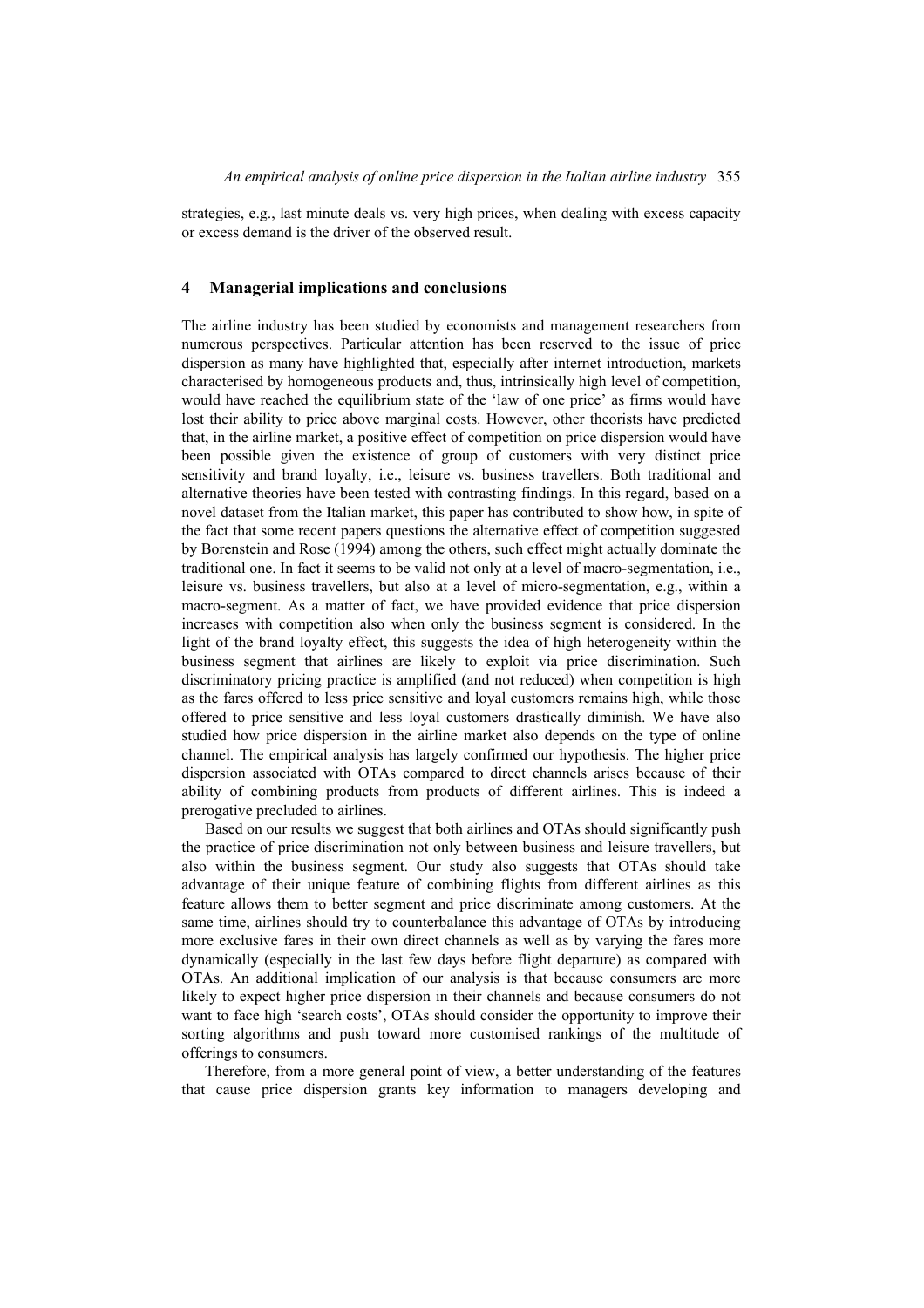implementing pricing strategies. Indeed, this study can be useful to marketing managers in developing pricing strategies by supporting them to better evaluate possible competitive responses to market changes. Moreover, to better understand the effects of competition on price dispersion improving the evaluation of local market attractiveness is particularly useful to managers of companies that want to penetrate new markets and need to know the effect of price dispersion on the market profitability. It is also pivotal to evaluate the effects of strategic moves for managers of companies operating in a market that must face the new entries.

There are several opportunities for building upon this study and thus overcome some of its actual limitations. First, although the results obtained with our sample are shown to be quite robust and are also derived taking into account the potential endogeneity concern, there is still room for improvement. Specifically, we could consider further models that overcome the limit of application of fixed effects model in our setting where the two variables of interest are time-invariant. For instance, a further check could be done via the Hausman-Taylor regression, although this would imply different assumptions compared to random effect model. Second, even with regard to the random effect model, IVs different from those suggested by Borenstein and Rose (1994) and Gerardi and Shapiro (2009) and already adopted in this paper, might be utilised in the future. Also more recently, some studies have considered inverted U-shaped behaviour of price dispersion with competition (e.g., Dai et al., 2014; Roma et al., 2014). Third, from a broader perspective, collecting data samples relative to business trips with extended stay (i.e., more than one day) or even data from the leisure segment could really help increase the robustness of the main insights provided in this study. Fourth, to the best of our knowledge, all the analyses regarding price dispersion in the airline market have been focusing on national markets. In particular in this study we have focused on the Italian market. It would be interesting to re-examine the theories in the international markets. In such case, for instance, the role of international alliances and code sharing might be relevant in terms of price dispersion. Fifth, due to the large amount of data, which would be considered, taking the perspective of international markets could also help verify our conjecture that the traditional effect of competition is likely to prevail in presence of fierce competition, otherwise the brand loyalty effect will dominate. Sixth, it would be important to analyse the relationship between price dispersion and customer satisfaction in the OTA channel. Finally, a very interesting research direction is the study of price dispersion in another important sub-sector of the travel industry, i.e., the hotel industry, where OTAs are supposed to have even larger impact.

#### **References**

- Baye, M.R., Morgan, J. and Scholten, P. (2004) 'Price dispersion in the small and in the large: evidence from an internet price comparison site', *The Journal of Industrial Economics*, Vol. 52, No. 4, pp.463–496.
- Bilotkach, V. and Pejcinovska, M. (2012) 'Distribution of airline tickets: a tale of two market structures', in Peoples, J. (Ed.): *Pricing Behavior and Non-Price Characteristics in the Airline Industry (Advances in Airline Economics)*, Vol. 3, Ch. 5, pp.107–138, Emerald Group Publishing Limited, UK.
- Borenstein, S. (1985) 'Price discrimination in free-entry markets', *RAND Journal of Economics*  Vol. 16, No. 3, pp.380–397.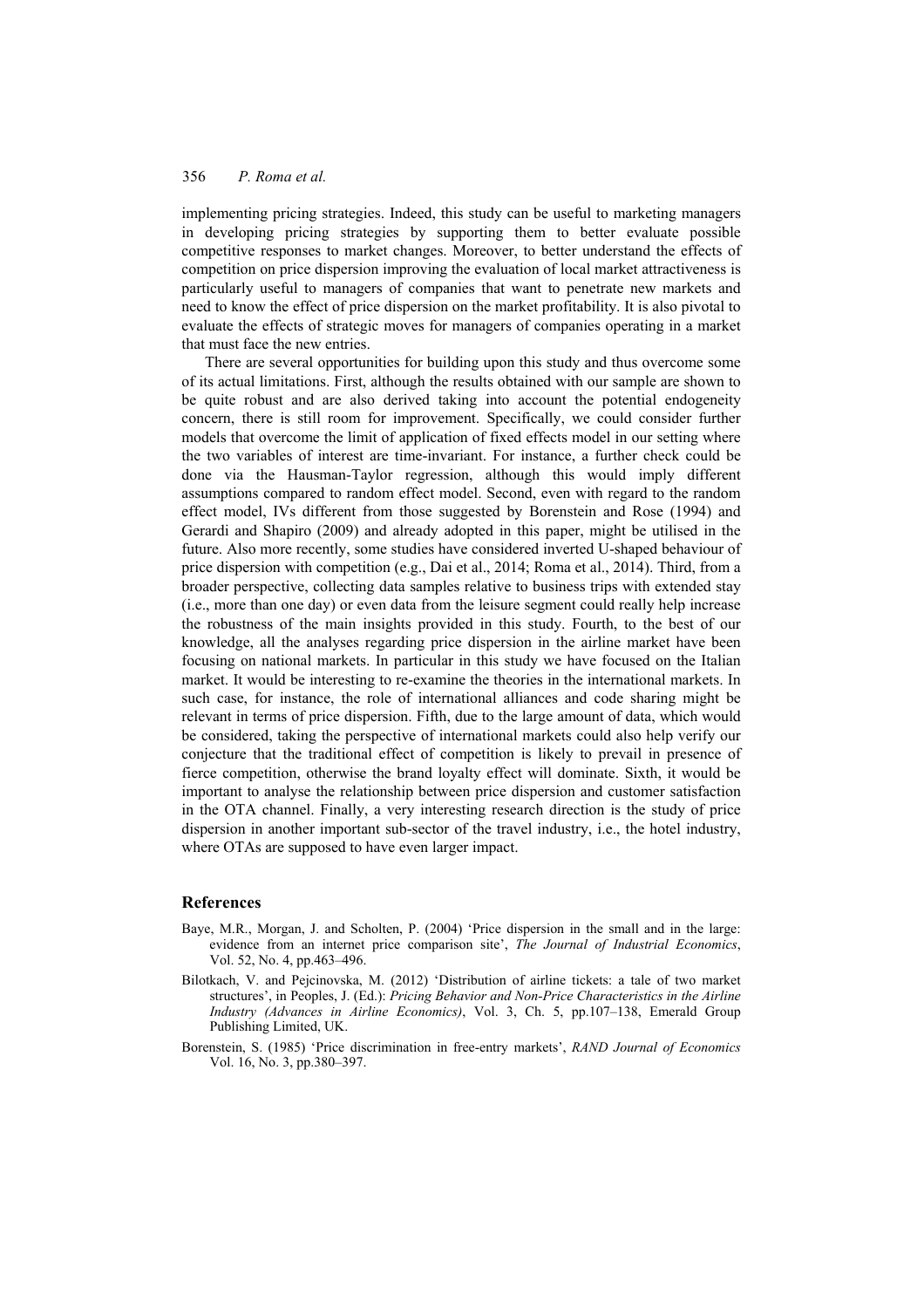- Borenstein, S. and Rose, N.L. (1994) 'Competition and price dispersion in the U.S. airline industry', *Journal of Political Economy*, Vol. 102, No. 4, pp.653–683.
- Chen, R.R., Gal-Or, E. and Roma, P. (2014) 'Opaque distribution channels for competing service providers: posted price vs. name-your-own-price mechanisms', *Operations Research*, Vol. 62, No. 4, pp.733–750.
- Clemons, E.K., Hann, I-H. and Hitt, L.M. (2002) 'Price dispersion and differentiation in online travel: an empirical investigation', *Management Science*, Vol. 48, No. 4, pp.534–549.
- Dai, M., Liu, Q. and Serfes, K. (2014) 'Is the effect of competition on price dispersion non-monotonic? Evidence from the U.S. airline industry', *The Review of Economics and Statistics*, Vol. 96, No. 1, pp.161–170.
- Dominici, G. (2009a) *E-marketing. analisi dei cambiamenti dai modelli di business al mix operative*, Franco Angeli, Italy, Milan.
- Dominici, G. (2009b) 'From marketing mix to e-marketing mix: a literature overview and classification', *International Journal of Business Management*, Vol. 4, No. 9, pp.17–24.
- European Commission (2011) *Case No Comp/M.6164 Axa/Permira/Opodo/Go Voyages/Edreams* [online] http://ec.europa.eu/competition/mergers/cases/decisions/m6163\_20110530\_20310 1852583\_EN.pdf (accessed April 2015).
- Gaggero, A.A. and Piga, C.A. (2011) 'Airline market power and intertemporal price dispersion', *The Journal of Industrial Economics*, Vol. 59, No. 4, pp.552–577.
- Gailey, E.D., Dixit, A., Whipple, T.W. and Javalgi, R. (2012) 'Price dispersion in the airline industry: a conceptual framework and empirical analysis', *American Journal of Management*, Vol. 12, No. 1, pp.92–107.
- Gerardi, K.S. and Shapiro, A.H. (2009) 'Does competition reduce price dispersion? New evidence from the airline industry', *Journal of Political Economy*, Vol. 117, No. 1, pp.1–37.
- Giaume, S. and Guillou, S. (2004) 'Price discrimination and concentration in European airline markets', *Journal of Air Transport Management*, Vol. 10, No. 5, pp.305–310.
- Holmes, T. (1989) 'The effects of third-degree price discrimination in oligopoly', *American Economic Review*, Vol. 79, No. 1, pp.244–250.
- ISTAT (2013) *Viaggi e vacanze in Italia e all'estero*, Statistiche Report, Istat, Rome.
- Jerath, K., Netessine, S. and Veeraraghavan, S.K. (2010) 'Revenue management with strategic customers: last-minute selling and opaque selling', *Management Science*, Vol. 56, No. 3, pp.430–448.
- Lin, P-C., Chen, C-C. and Song, M-H. (2009) 'Price dispersion of online air tickets for short distance international routes', *The Service Industries Journal*, Vol. 29, No. 11, pp.1597–1613.
- Orlov, E. (2011) 'How does the internet influence price dispersion? Evidence from the airline industry', *The Journal of Industrial Economics*, Vol. 49, No. 1, pp.21–37.
- Perkins, E. (2011) *Do Consumers Lose When Airlines and OTAs Fight?*, 9 January [online] http://www.insights.org.uk/articleitem.aspx?title=The+Changing+Face+of+Airline+Distributi on (accessed April 2015).
- PhoCusWright (2011) *European Online Travel Agencies: Navigating New Challenges*, October [online] http://www.sabretravelnetwork.com/images/uploads/collateral/TNEMEA-11-14712 -\_Online\_White\_Paper\_LR.pdf (accessed April 2015).
- Roma, P., Di Martino, G. and Perrone, G. (2013) 'What to show on the wine labels: a hedonic analysis of price drivers of Sicilian wines', *Applied Economics*, Vol. 45, No. 19, pp.2765–2778.
- Roma, P., Zambuto, F. and Perrone, G. (2014) 'Price dispersion, competition, and the role of online travel agents: evidence from business routes in the Italian airline market', *Transportation Research Part E*, Vol. 69, No. C, pp.146–159.
- Shapiro, M. (2002) 'The sum of all fares', *The Washington Post*, 28 July [online] http://www.washingtonpost.com/wp-dyn/articles/A6387-2002Jul26.html (accessed April 2015).